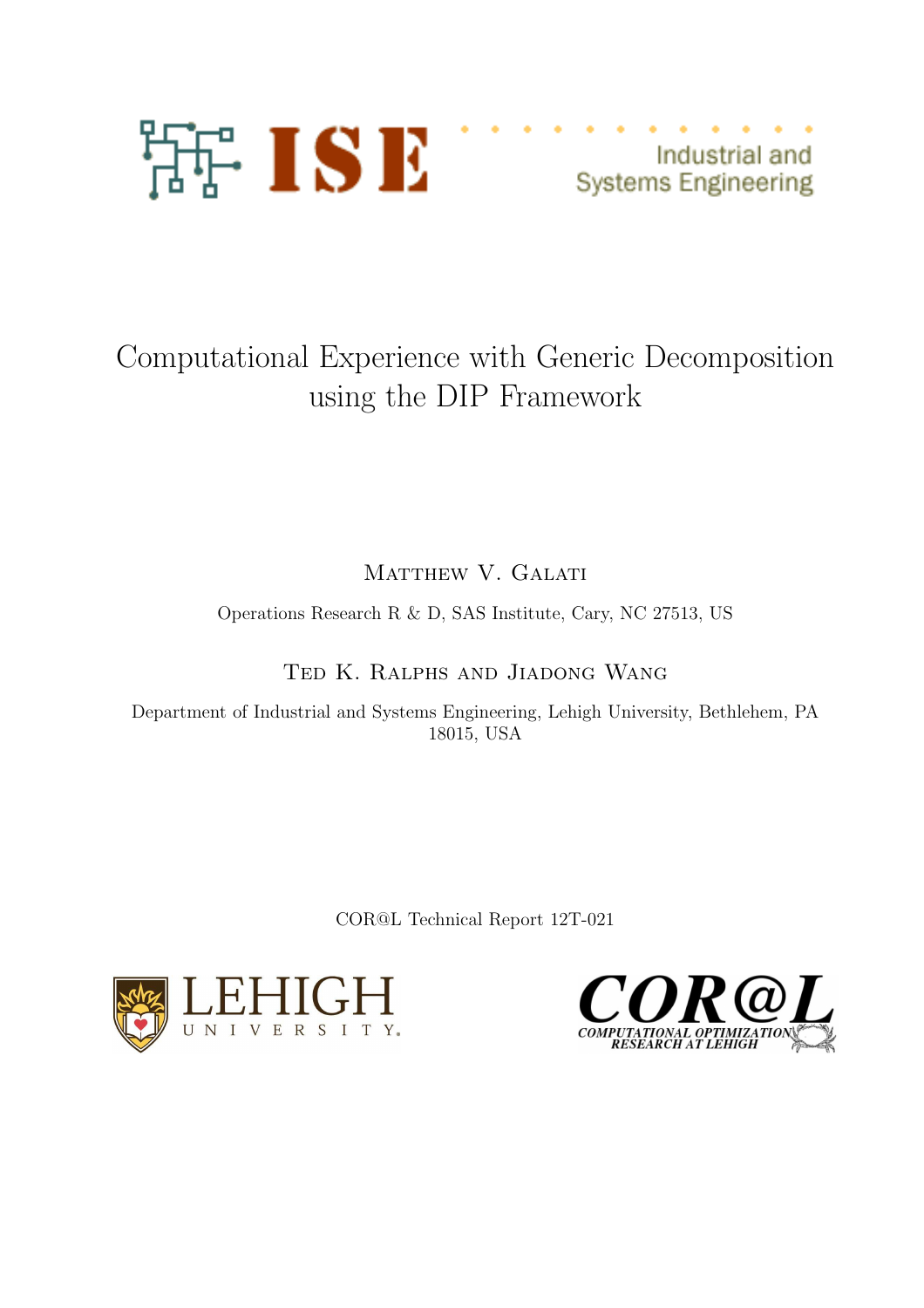# Computational Experience with Generic Decomposition using the DIP Framework

MATTHEW V. GALATI<sup>\*1</sup>, TED K. RALPHS<sup>†2</sup>, AND JIADONG WANG<sup>‡2</sup>

<sup>1</sup>Operations Research R & D, SAS Institute, Cary, NC 27513, US

<sup>2</sup>Department of Industrial and Systems Engineering, Lehigh University, Bethlehem, PA 18015, USA

August 6, 2012

# 1 Introduction

Decomposition methods are techniques for exploiting the tractable substructures of an integer program in order to obtain improved solution techniques. In particular, the fundamental idea is to exploit our ability to either optimize over and/or separate from the convex hull of solutions to a given relaxation in order to derive improved methods of bounding the optimal solution value. These bounding methods can then be combined with associated methods for branching to obtain a complete branch-and-bound algorithm. This paper concerns a software package called DIP (Decomposition in Integer Programming) that simplifies the process of implementing decomposition-based bounding methods. Used in combination with the COIN-OR High Performance Parallel Search (CHiPPS) framework, DIP provides a complete decomposition-based MILP solver that can be used in either a generic mode in which no customization of algorithm components is required or as a framework in which users can replace generic implementations of various components with versions specialized to a particular problem class.

The philosophy of DIP is to remove as much implementational burden from the user as possible, while retaining the usual advantages of a decomposition-based methodology. The approach taken in DIP is substantially different than that taken by traditional "column-generation" frameworks, such as COIN/BCP [28], MINTO [24], ABACUS [17], and BapCod [35]. In such frameworks, implementing a bounding method based on Dantzig-Wolfe decomposition, for example, requires the user to formulate and work with the relaxation in an extended variable space. In addition, the user is typically required to provide implementations of customized methods for finding the decomposition and for branching, as well as a myriad of other possible auxiliary methods.

With DIP, any required reformulation is maintained internally and the user interacts with the framework only in terms of the original compact formulation. DIP also provides default implementations for all solver components and implements a wide range of decomposition-based algorithms,

<sup>∗</sup> matthew.galati@sas.com

 $^\dagger$ ted@lehigh.edu

<sup>‡</sup> jiw508@lehigh.edu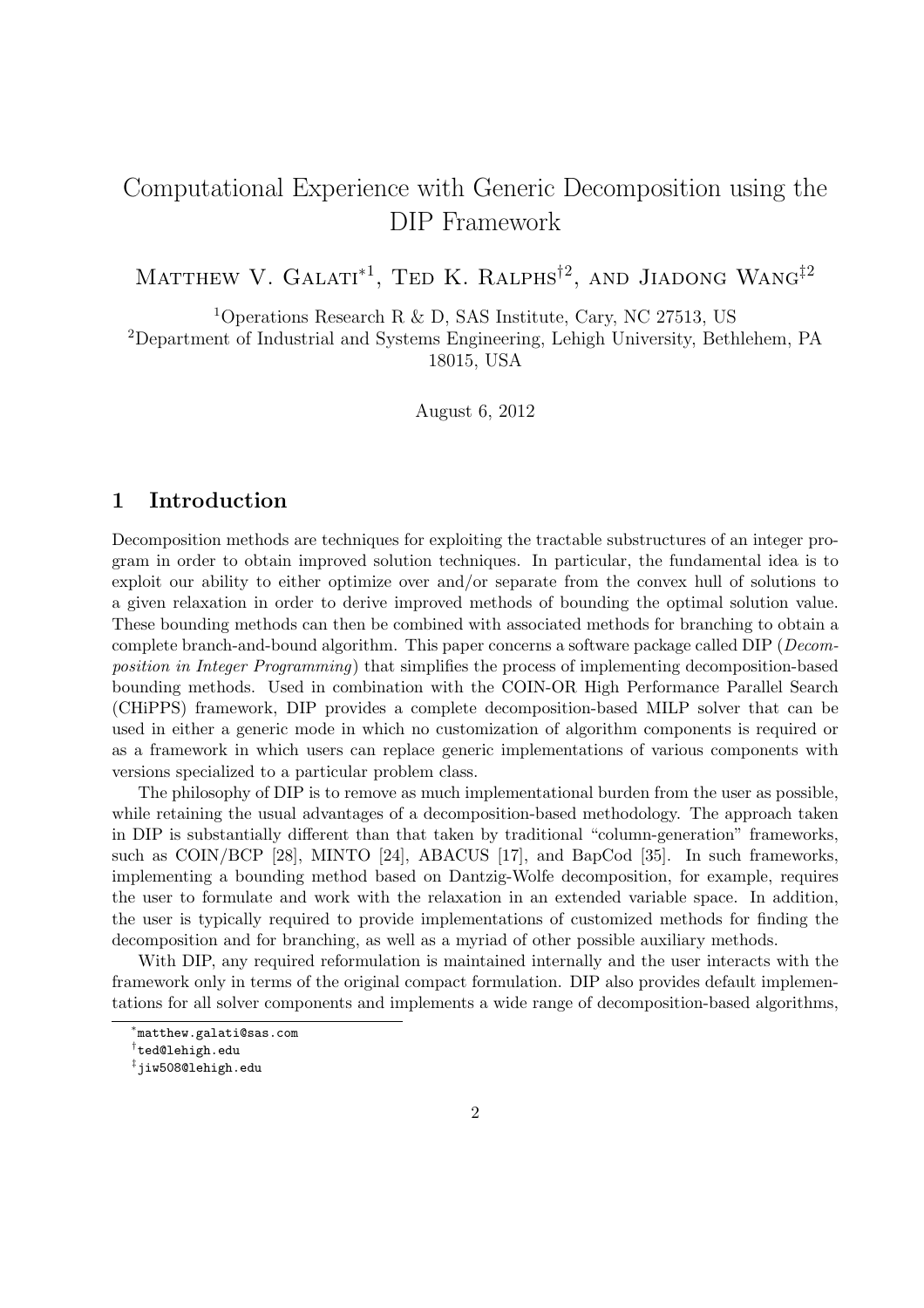including traditional methods based on Dantzig-Wolfe decomposition, Lagrangian relaxation, and cutting plane methods, as well as more advanced hybrid methods. As a generic solver, DIP is capable of automatically exploiting structure that is either indicated by the user through the use of the DipPy modeling language [25] or detected by automated analysis of the structure of the constraint matrix [36].

In several previous papers [27, 29, 30] and in the dissertation of Galati [11], we laid out the basic theoretical framework that forms the basis of DIP's implementation. In this paper, we first briefly review this framework (Section 3) and then discuss the basic design of DIP, with a focus on its use as a generic, decomposition-based MILP solver (Section 4). In Section 5, we provide some computational results using DIP in both its sequential and its multi-threaded parallel mode. Finally, in Section 6, we conclude. Before moving on, we briefly review previous work in Section 2 below.

# 2 Previous Work

Decomposition methods have been the subject of a rather large and varied literature. Algorithms for solving integer programs that involve some sort of decomposition can be found in every corner of the literature. Such methods are the preferred solution approaches for a wide range of important models arising in practice and have also been the basis for solution approaches for many well-known combinatorial problems. A small sample of the problems for which decomposition approaches have been proposed in the literature includes the Multicommodity Flow Problem [8], the Cutting Stock Problem [14, 33], the Traveling Salesman Problem [16], the Generalized Assignment Problem [15, 31], the Bin Packing Problem [34], the Axial Assignment Problem [2], The Steiner Tree Problem [20], the Single-Machine Scheduling Problem [32], the Graph Coloring Problem [22], and the Capacitated Vehicle Routing Problem (CVRP) [1, 7, 27, 9].

Developing usable software for implementing decomposition methods has been an often-pursued, but elusive goal. The most notable attempts at a framework for supporting techniques such as Dantzig-Wolfe decomposition are those that support the implementation of so-called "columngeneration methods," which allow branch-and-bound to be performed with a formulation that has a large number of columns. Such formulations often arise from the application of Dantzig-Wolfe decomposition to an original "compact" formulation. The most well-developed and prominent frameworks supporting the implementation of column-generation-based algorithms are COIN/BCP [28], MINTO [24], ABACUS [17], and BapCod [35]. Very little work has been done on the so-called "generic decomposition methods" that are the focus of this paper. The only other work we know of in this direction is reported on in [4] and [12].

# 3 Overview of Decomposition

As we've already described, the goal of decomposition is to exploit tractable substructure. The most common approach to such exploitation is to relax a set of "complicating" constraints. This is the approach taken by the Dantzig-Wolfe, Lagrangian, and cutting plane methods. Substructure can also be exposed by fixing the values of a set of variables, i.e., considering restrictions of the original problem. This is the approach taken by Benders' decomposition. DIP supports decomposition based on relaxation of constraints. We review the principles of such techniques below.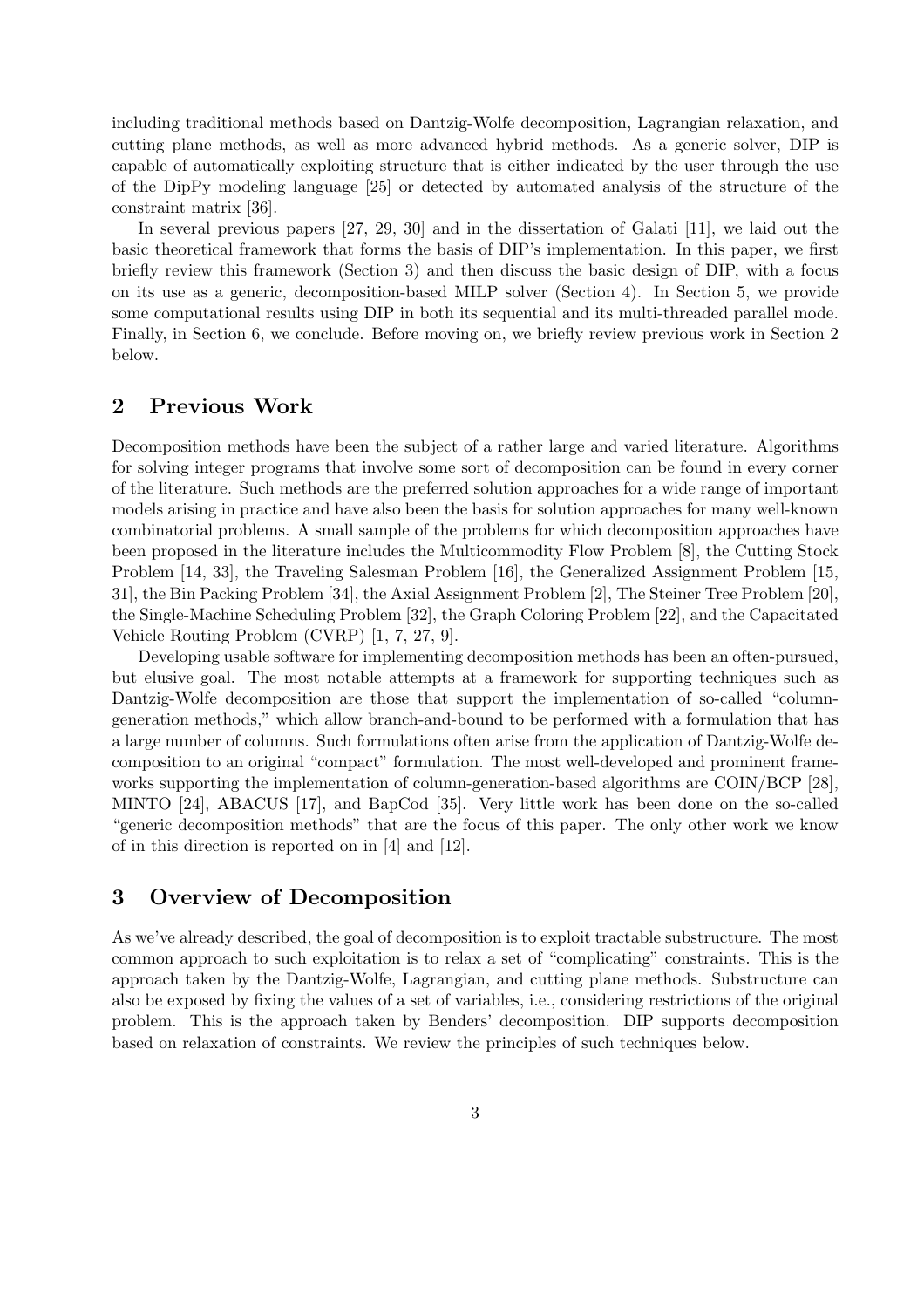#### 3.1 Basic Principle

To simplify the exposition, we consider only pure integer linear programs (ILPs) with finite upper and lower bounds on all variables, so that the set of feasible solutions is finite. The framework can easily be extended to more general settings. For the remainder of the paper, we consider an ILP instance whose feasible set is the integer vectors contained in the polyhedron  $\mathcal{Q} = \{x \in \mathbb{R}^n \mid \mathcal{Q} \in \mathbb{R}^n \mid \mathcal{Q} \in \mathbb{R}^n \mid \mathcal{Q} \in \mathbb{R}^n \mid \mathcal{Q} \in \mathbb{R}^n \mid \mathcal{Q} \in \mathbb{R}^n \}$  $Ax \geq b$ , where  $A \in \mathbb{Q}^{m \times n}$  is the constraint matrix and  $b \in \mathbb{R}^m$  is the right-hand-side vector. Let  $\mathcal{F} = \mathcal{Q} \cap \mathbb{Z}^n$  be the set of all *feasible solutions* to the ILP and let the polyhedron  $\mathcal{P}$  be the convex hull of  $\mathcal F$ . In terms of this notation, the ILP is to determine

$$
z_{IP} = \min_{x \in \mathcal{F}} \{c^{\top} x\} = \min_{x \in \mathcal{P}} \{c^{\top} x\} = \min_{x \in \mathbb{Z}^n} \{c^{\top} x \mid Ax \ge b\},\tag{IP}
$$

where  $c \in \mathbb{R}^n$ . By convention,  $z_{IP} = \infty$  if  $\mathcal{F} = \emptyset$  (the problem is infeasible).

To apply the principle of constraint decomposition, we consider the relaxation of (IP) defined by

$$
\min_{x \in \mathcal{F}'} \{c^\top x\} = \min_{x \in \mathcal{P}'} \{c^\top x\} = \min_{x \in \mathbb{Z}^n} \{c^\top x \mid A'x \ge b'\},\tag{R}
$$

where  $\mathcal{F} \subset \mathcal{F}' = \{x \in \mathbb{Z}^n \mid A'x \ge b'\}$  for some  $A' \in \mathbb{Q}^{m' \times n}, b' \in \mathbb{Q}^{m'}$  and  $\mathcal{P}'$  is the convex hull of  $\mathcal{F}'$ . As usual, we assume that there exist practical<sup>1</sup> algorithms for optimizing over and/or separating from P'. With respect to F', let  $[A'', b''] \in \mathbb{Q}^{m'' \times n''}$  be a set of additional constraints needed to describe F, i.e.,  $[A'', b'']$  is such that  $\mathcal{F} = \{x \in \mathbb{Z}^n \mid A'x \ge b', A''x \ge b''\}$ . We denote by  $\mathcal{Q}'$ the polyhedron described by the inequalities  $[A', b']$  and by  $\mathcal{Q}''$  the polyhedron described by the inequalities  $[A'', b'']$ . Hence, the initial LP relaxation is the linear program defined by  $\mathcal{Q} = \mathcal{Q}' \cap \mathcal{Q}''$ , and the LP bound is given by

$$
z_{LP} = \min_{x \in \mathcal{Q}} \{ c^{\top} x \} = \min_{x \in \mathbb{R}^n} \{ c^{\top} x \mid A' x \ge b', A'' x \ge b'' \}. \tag{LP}
$$

Note that  $[A', b']$  and  $[A'', b'']$  are often a partition of the rows of  $[A, b]$  into a set of "nice constraints" and a set of "complicating constraints", but this is not a strict requirement.

Optimization and/or separation over  $\mathcal{P}'$  may be more tractable than over  $\mathcal P$  for a number of reasons. First, it may simply be that the resulting problem has a known structure that can be analyzed combinatorially or for which we have well-developed solution techniques. This first case arises frequently when the original problem is formed by adding side constraints to a well-studied base problem. Second, the resulting subproblem may itself decompose naturally due to identifiable bordered block-diagonal structure of the matrix A' (see Section  $(3.3)$ ). In this case, optimization over  $\mathcal{P}'$  can be accomplished by optimizing over each of these blocks independently (possibly in parallel). This technique is particularly effective when the blocks resulting from the decomposition are identical, since this indicates some degree of symmetry in the original model.

#### 3.2 Decomposition Methods

Once identified, the decomposition can be exploited using three general classes of method. All three methods compute what we refer to generically as the *decomposition bound*, which is the quantity

$$
z_D = \max_{x \in \mathcal{P}' \cap \mathcal{Q}''} c^{\top} x.
$$
 (D)

<sup>&</sup>lt;sup>1</sup>The term *practical* is not defined rigorously, but denotes an algorithm with a "reasonable" average-case running time.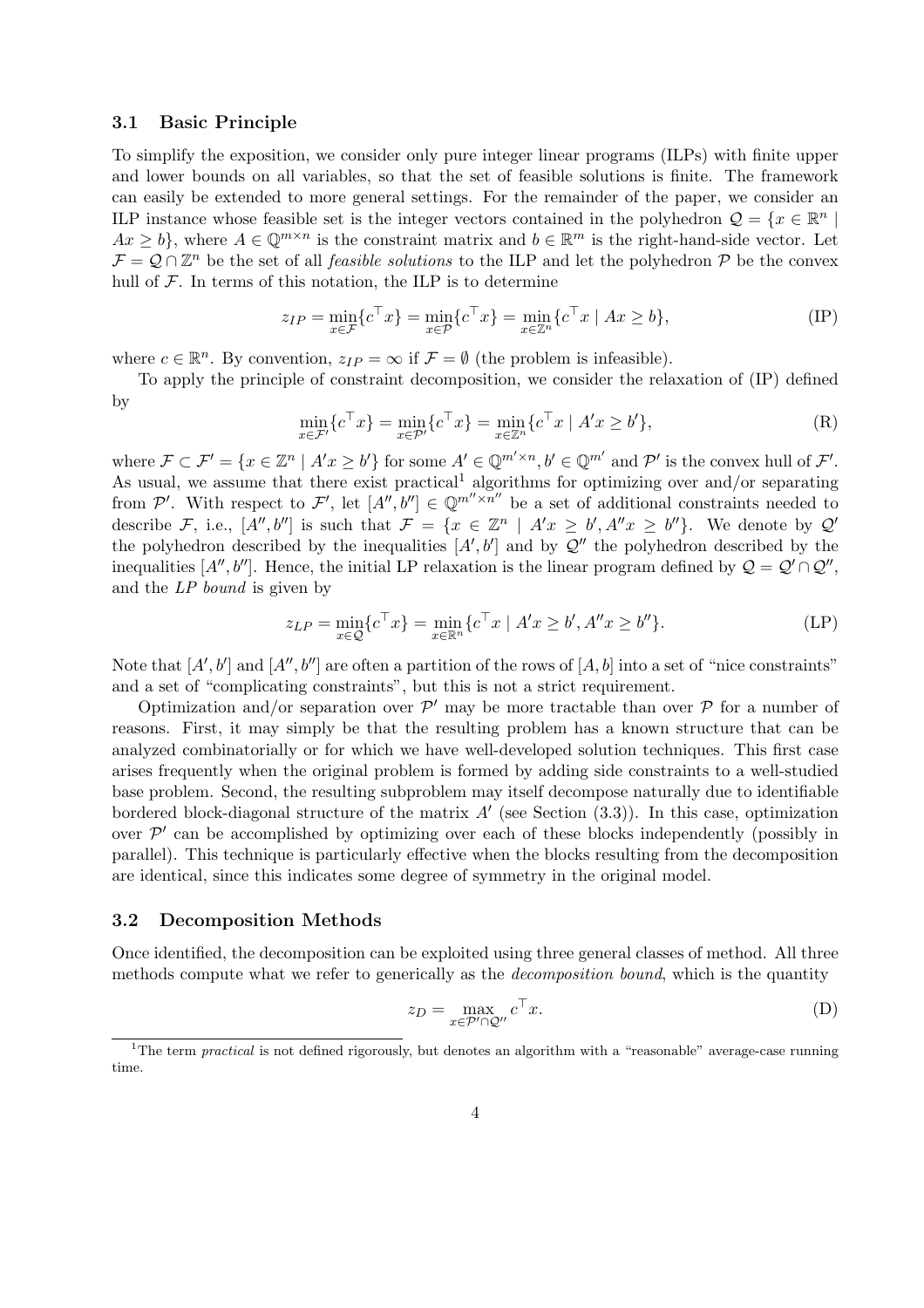It is evident that  $z_{LP} \le z_D \le z_{IP}$  and the goal is to choose a decomposition for which the inequality on the left is strict, so that we get an improvement in the bound obtained by solving the LP relaxation.

The Dantzig-Wolfe method (DWM) [5] computes this bound by dynamically constructing a (partial) inner approximation of  $\mathcal{P}'$  in order to solve the so-called *master problem*, which is to compute

$$
z_{DW} = \min_{\lambda \in \mathbb{R}_+^{\mathcal{F}'}} \{ c^\top (\sum_{s \in \mathcal{F}'} s \lambda_s) \mid A'' (\sum_{s \in \mathcal{F}'} s \lambda_s) \ge b'', \sum_{s \in \mathcal{F}'} \lambda_s = 1 \}.
$$
 (DWLP)

This is accomplished by iteratively generating members of  $\mathcal{F}'$  (usually extreme points of  $\mathcal{P}'$ ), which then form the columns of (DWLP). In each iteration, a column with negative reduced cost is generated. The problem of generating such a column is an optimization problem over  $\mathcal{P}'$  that we refer to as the *column generation subproblem* in this setting. The method terminates when no column with negative reduced cost can be found. The solution to (DWLP) can be interpreted as weights by which members of  $\mathcal{F}'$  can be combined to yield an optimal solution

$$
\hat{x}_{DW} = \sum_{s \in \mathcal{F}'} s\hat{\lambda}_s,\tag{MAP}
$$

to  $(D)$ .

The **Lagrangian method** (LM) can be thought of as a method for solving the dual of (DWLP). For a given vector of *dual multipliers*  $u \in \mathbb{R}^{m''}$ , the *Lagrangian relaxation* [6, 3, 23, 19] of (IP) is given by

$$
z_{LR}(u) = \min_{s \in \mathcal{F}'} \{ (c^{\top} - u^{\top} A'')s + u^{\top} b'' \}.
$$
 (LR)

It is then easily shown that  $z_{LR}(u)$  is a lower bound on  $z_{IP}$ . The problem

$$
z_{LD} = \max_{u \in \mathbb{R}_+^{m''}} \{z_{LR}(u)\}
$$
 (LD)

of maximizing this bound over all choices of dual multipliers is a dual to  $(IP)$  called the *Lagrangian* dual (LD) and also provides a lower bound  $z_{LD}$ , which we call the LD bound. A vector of multipliers  $\hat{u}$  that yield the largest bound are called *optimal (dual) multipliers*. The Lagrangian function  $z_{LR}(u)$ is piecewise linear concave in  $u$  and its maximum can hence be found efficiently by any number of methods for maximization of concave functions.

In contrast to the DWM and LM, the **cutting plane method** (CPM) relies on the construction of a (partial) *outer* approximation of  $P'$  to compute the CP bound, which is

$$
z_{CP} = \min_{x \in \mathcal{P}'} \{ c^{\top} x \mid A''x \ge b'' \}. \tag{CPLP}
$$

Note that  $\hat{x}_{DW}$ , as defined in (MAP), is an optimal solution to this augmented linear program. We refer to the augmented linear program above as the cutting plane LP (CPLP). It can be solved in an iterative fashion by solving a *separation problem* over  $\mathcal{P}'$  in each iteration. It is well known that the separation problem for a polyhedron is polynomially equivalent to the optimization problem over the same polyhedron.

Geoffrion showed equality of these three bounds with the decomposition bound.

**Theorem 1** (Geoffrion [13]) 
$$
z_{IP} \ge c^{\top} \hat{x}_{DW} = z_{LD} = z_{DW} = z_{CP} = \min\{c^{\top} x \mid \mathcal{P}' \cap \mathcal{Q}''\} \ge z_{LP}.
$$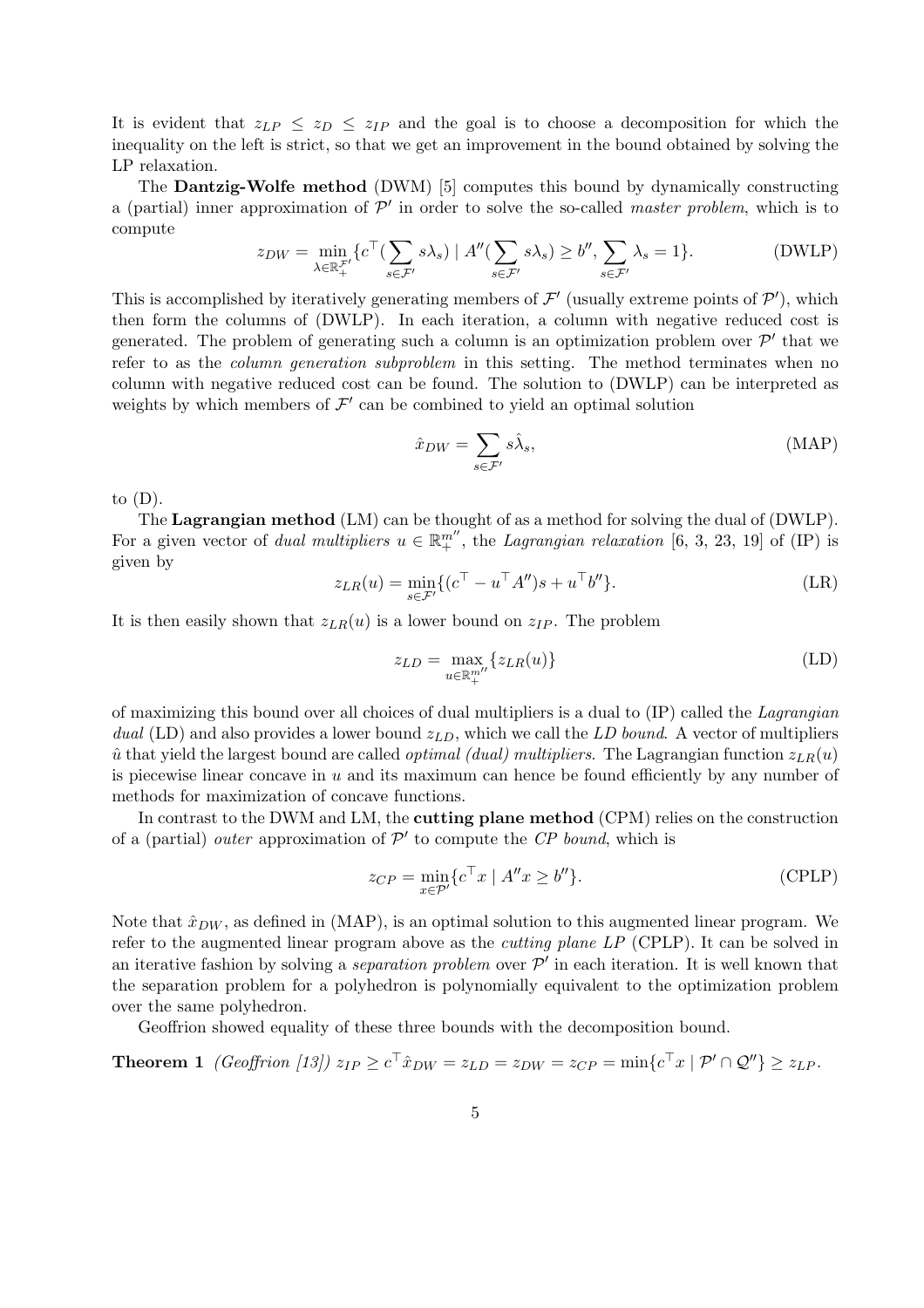These three algorithms can be abstracted into a common algorithmic framework. In all three cases, the bounding problem is an iterative procedure consisting of an alternation between solution of an restricted master problem, solved to obtain solution information, and a subproblem, solved to obtain additional information about the polyhedral structure of  $\mathcal{P}'$  that is then used to augment the master problem. This iteration is continued until an appropriate termination criterion is reached.

We illustrate the principles discussed above with two examples. Example 1 illustrates the application of constraint decomposition to a simple two-variable ILP and Figure 1 demonstrates computation of the bound graphically. Example 2 describes a well-known combinatorial problem called the Generalized Assignment Problem that exhibits block structure.

Example 1: SILP Consider the following ILP in two variables:

| $\min x_1$                  |     |                           |      |
|-----------------------------|-----|---------------------------|------|
| s.t. $7x_1 - x_2 \geq 13$ , | (1) | $- x_1 - x_2 \ge -8,$     | (7)  |
| $x_2 \geq 1$                | (2) | $-0.4 x_1 + x_2 \geq 0.3$ | (8)  |
| $-x_1 + x_2 \ge -3$         | (3) | $x_1 + x_2 \geq 4.5$ ,    | (9)  |
| $-4 x_1 - x_2 \ge -27$      | (4) | $3x_1 + x_2 \geq 9.5$     | (10) |
| $-x_2 \geq -5$ ,            | (5) | $0.25 x_1 - x_2 \ge -3,$  | (11) |

$$
0.2 \ x_1 - x_2 \ge -4, \qquad (6) \qquad x \in \mathbb{Z}^2. \tag{12}
$$

In this example, we let

$$
\mathcal{P} = \text{conv} \{ x \in \mathbb{R}^2 \mid x \text{ satisfies } (1) - (12) \},
$$
  
\n
$$
\mathcal{Q}' = \{ x \in \mathbb{R}^2 \mid x \text{ satisfies } (1) - (6) \},
$$
  
\n
$$
\mathcal{Q}'' = \{ x \in \mathbb{R}^2 \mid x \text{ satisfies } (7) - (11) \}, \text{ and}
$$
  
\n
$$
\mathcal{P}' = \text{conv}(\mathcal{Q}' \cap \mathbb{Z}^2).
$$

In Figure 1(a), we show the associated polyhedra, where the set of feasible solutions  $\mathcal{F} =$  $\mathcal{Q}' \cap \mathcal{Q}'' \cap \mathbb{Z}^2 = \mathcal{P}' \cap \mathcal{Q}'' \cap \mathbb{Z}^2$  and  $\mathcal{P} = \text{conv}(\mathcal{F})$ . Figure 1(b) depicts the continuous approximation  $\mathcal{Q}' \cap \mathcal{Q}''$ , while Figure 1(c) shows the improved approximation  $\mathcal{P}' \cap \mathcal{Q}''$ . For the objective function in this example, optimization over  $\mathcal{P}' \cap \mathcal{Q}''$  leads to an improvement over the LP bound obtained by optimization over  $\mathcal{Q}$ .

Example 2: GAP The Generalized Assignment Problem (GAP) is that of finding a minimum cost assignment of n tasks to m machines such that each task is assigned to precisely one machine subject to capacity restrictions on the machines. With each possible assignment, we associate a binary variable  $x_{ij}$ , which, if set to one, indicates that machine i is assigned to task j. For ease of notation, let us define two index sets  $M = \{1, \ldots, m\}$  and  $N = \{1, \ldots, n\}$ . Then an ILP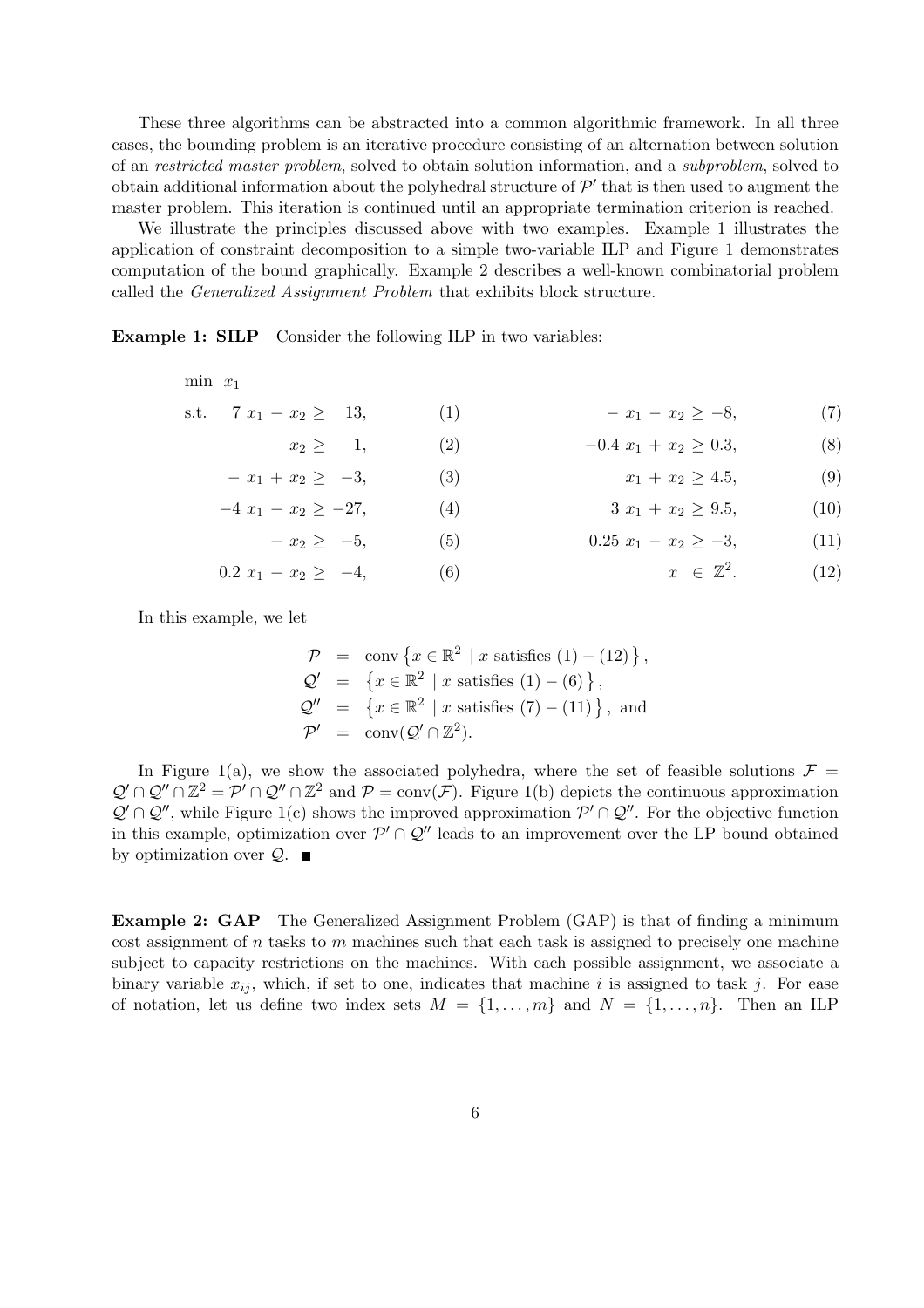

Figure 1: Polyhedra (Example 1: SILP)

formulation of GAP is as follows:

$$
\min \sum_{i \in M} \sum_{j \in N} c_{ij} x_{ij} ,
$$
\n
$$
\sum_{j \in N} w_{ij} x_{ij} \leq b_i \ \forall i \in M,
$$
\n(13)

$$
\sum_{i \in M} x_{ij} = 1 \ \forall j \in N,
$$
\n(14)

$$
x_{ij} \in \{0, 1\} \qquad \forall i, j \in M \times N. \tag{15}
$$

In this formulation, equations  $(14)$  ensure that each task is assigned to exactly one machine. Inequalities (13) ensure that for each machine, the capacity restrictions are met.

There are several possible decompositions that result in tractable subproblems, but we focus here on relaxation of the capacity constraints, which can be seen as "linking constraints" involving all machines. Relaxing these constraints, we get the following:

$$
Q' = \{x_{ij} \in \mathbb{R}^+ \,\forall i, j \in M \times N | x \text{ satisfies (13)}\} \text{ and}
$$
  

$$
Q'' = \{x_{ij} \in \mathbb{R}^+ \,\forall i, j \in M \times N | x \text{ satisfies (14)}\}.
$$

The relaxation is a set of knapsack problems. As we will discuss later, this is an example of a problem with block structure—the optimization over  $\mathcal{P}'$  reduces to a set of independent knapsack problems, one for each machine, which can be solved effectively in practice.

#### 3.3 Generic Decomposition

Aside from the detailed implementational difficulties typically associated with decomposition-based methods, even the conceptual design of a decomposition-based algorithm for a specific problem has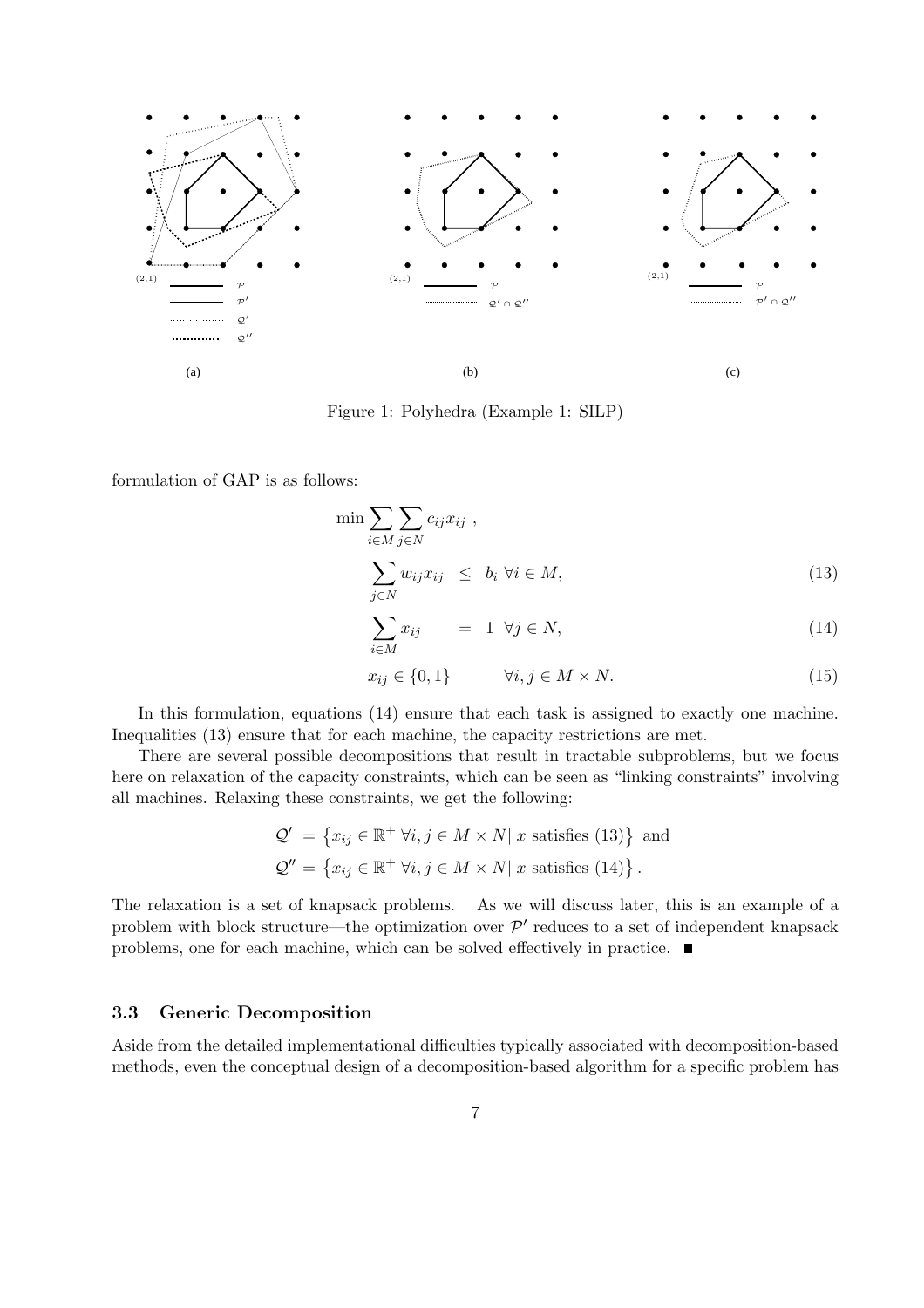

Figure 2: Singly-bordered block-diagonal matrices

traditionally required custom methods for

- identifying the decomposition (which constraints to relax);
- formulating and solving the subproblem (either optimization or separation over  $\mathcal{P}'$ );
- formulating and solving the master problem; and
- performing the branching operation.

It is, however, possible to develop fully generic methodologies for these components of the overall algorithm and thereby obtain a fully generic decomposition-based algorithm for solving an MILP. One of the goals of DIP is to be a platform for testing this idea. Here, we focus on some of the parts of DIP's implementation that provide this capability.

Identifying the Decomposition. One of the key motivators of the original Dantzig-Wolfe technique was the potential block structure of the constraint matrix. In Section 4, we describe how DIP identifies block structure either automatically or with the help of the user. Here, we focus on defining what bordered block-diagonal structure is and why its identification results in candidates for decompositions.

The process of identifying bordered block structure can be thought of as that of identifying a permutation of the rows and columns of A that exhibits the structure shown in Figure 2. The matrix  $A'$  is comprised of k disjoint blocks of nonzero elements. When  $A'$  has this structure, the column generation subproblem decomposes naturally into k independent (and smaller) MILPs. This is the property we wish to exploit and the motivation for identifying this structure.

The nonzeros of  $A''$  can appear in any column and the corresponding constraints serve to link the k disjoint sets of constraints of  $[A', b']$ . These are generally referred to as the *coupling* constraints. The structure shown in Figure 2, is called a singly-bordered block-diagonal matrix. It is also possible to have a set of columns that are allowed to have nonzeros in any row, in which case we have a doubly-bordered structure. We restrict the discussion here to the singly-bordered case. For details on the doubly-bordered case in this setting, see [4].

To illustrate, let us return to our second example.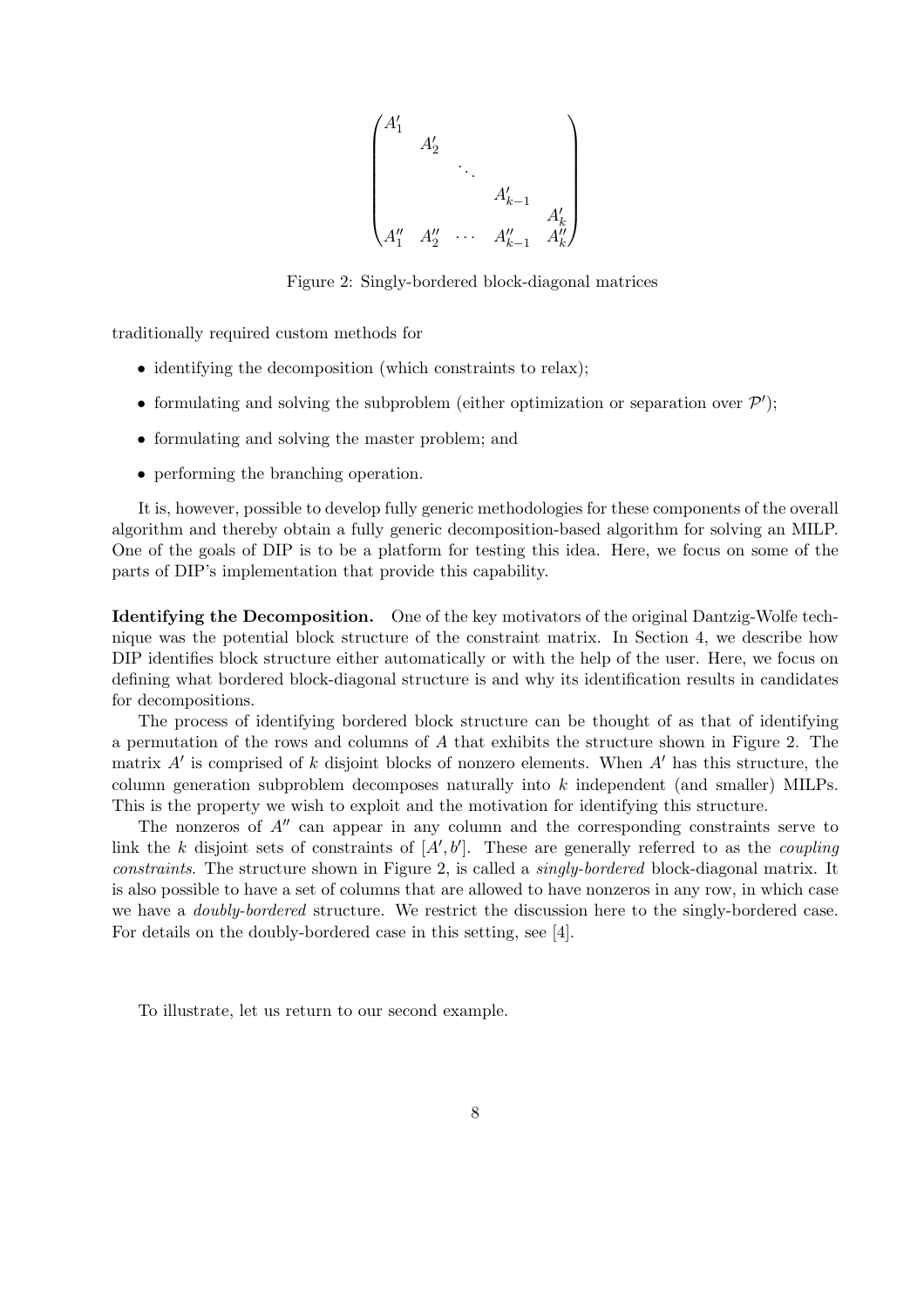Example 2: GAP (continued) It should be clear that when choosing the capacity constraints (13) as the relaxation, we are left with a set of independent knapsack problems, one for each machine in  $M$ . Therefore, we can define the feasible regions for each *block* as follows:

$$
\mathcal{P}'_k = \text{conv } \{ x_{ij} \in \mathbb{R}^+ \; \forall i, j \in M \times N \vert \; x \text{ satisfies (13) and (15)}, x_{ij} = 0 \; \forall i \in M \setminus \{k\}, j \in N \},
$$
  

$$
\mathcal{Q}'' = \{ x_{ij} \in \mathbb{R}^+ \; \forall i, j \in M \times N \vert \; x \text{ satisfies (14)} \}.
$$

For clarity, let us consider an example with  $n = 3$  tasks and  $m = 2$  machines. The formulation looks as follows:

- min  $x_{11} + x_{12} + x_{13} + x_{21} + x_{22} + x_{23}$ 
	- $x_{11} + x_{12} + x_{13} \leq b_1,$  (16)
		- $x_{21} + x_{22} + x_{23} \leq b_2,$  (17)
	- $x_{11} + x_{21} = 1,$  (18)
		- $x_{12} + x_{22} = 1,$  (19)
			- $x_{13} + x_{23} = 1,$  (20)
	- $x_{11}$ ,  $x_{12}$ ,  $x_{13}$ ,  $x_{21}$ ,  $x_{22}$ ,  $x_{23} \in \{0, 1\}.$

The polyhedron  $\mathcal{Q}''$  is formed from constraints (18)-(20), while the polyhedron  $\mathcal{P}'$  is formed from (16)-(17). From the structure of the matrix, it is clear that the two capacity constraints are separable, forming two independent blocks.

**Example 3: Generic MILP** In this example, we illustrate by using the instance  $\alpha 1c1s1$  from MIPLIB 2003 how block structure can be identified in DIP when the model is an (initially) unstructured, generic MILP that has been read from a file in a text-based format. Since no existing standard format for specifying MILP instances allows for the notation of block structure, such structure must either be identified by the user in an auxiliary "block file" or automatically by DIP in a separate pre-processing step. In our example, the structure of the matrix as initially read from the file (i.e., the position of the nonzeros in the constraint matrix) is shown on the left in Figure 3. After permuting the rows and columns of the matrix, the hidden block structure is evident. The same matrix after permutation is show on the right in Figure 3. This structure was identified by hypergraph partitioning procedures described in [36] and passed to DIP with the instance.

Branching Methods. In the cutting plane method, the branching operation is most commonly performed by choosing an integer-constrained variable with index i for which  $\hat{x}_i \notin \mathbb{Z}$ , where  $\hat{x} \in \mathbb{R}^n$ is the solution to (LP). We then produce two disjoint subproblems by enforcing  $x_i \leq |\hat{x}_i|$  in one subproblem and  $x_i \geq \lceil \hat{x}_i \rceil$  in the other. The branching constraints are enforced by simply updating the variable bounds in each subproblem.

To accomplish this same division into subproblems using (DWLP) as the bounding problem, we have two approaches. One approach is to let all variable bounds be considered explicitly as constraints in the compact formulation by moving them into the constraints  $[A'', b'']$ . Using the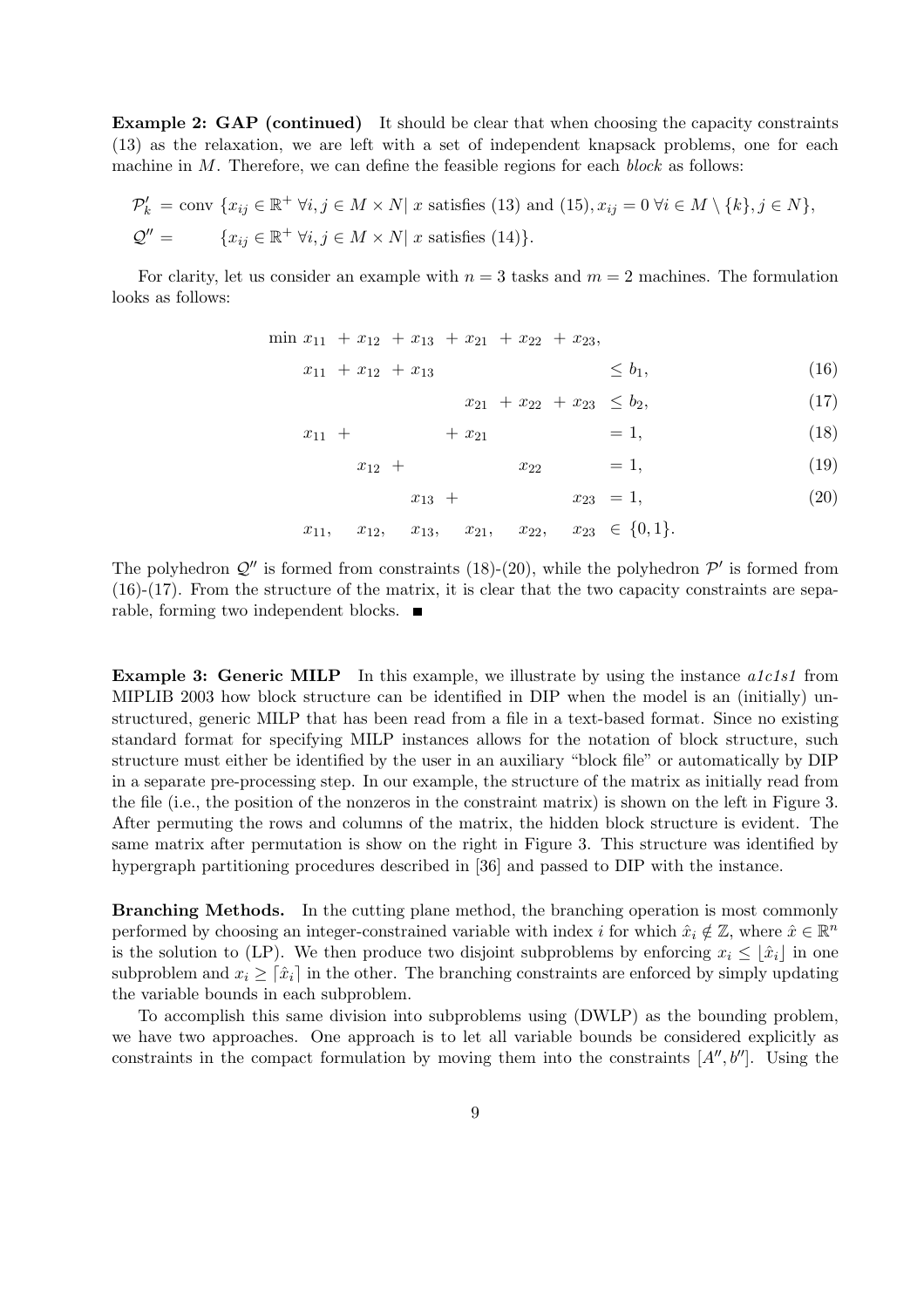

Figure 3: MIPLIB2003 instance alc1s1 with original structure and detected block structure

mapping (MAP), the variable bounds can then be written as general constraints of the form  $l_i$  $\left(\sum_{s\in\mathcal{E}}s\lambda_s\right)_i\leq u_i,\forall i\in I$  in the extended formulation. As in standard branch-and-cut, after solving (DWLP), we choose an integer variable with index i whose value $\left(\sum_{s\in\mathcal{E}}s\hat{\lambda}_s\right)$  $i = \hat{x}_i \notin \mathbb{Z}$  in the compact space is fractional and produce two disjoint subproblems by enforcing  $\left(\sum_{s\in\mathcal{E}}s\lambda_s\right)_i\leq$  $\lfloor \hat{x}_i \rfloor$  in one subproblem and  $\left( \sum_{s \lambda_s \in \mathcal{E}} s \lambda_s \right)_i \geq \lceil \hat{x}_i \rceil$  in the other. Since these are branching constraints rather than the standard *branching variables*, we enforce them by adding them directly to  $[A'', b'']$ .

A second approach is to enforce the branching decisions in the subproblem itself by directly adjusting the variable bounds. In this case, we must also be sure to remove all columns of the master problem associated with members of  $\mathcal{P}'$  that were previously generated which would violate the imposed branching constraints.

Solving the Subproblem. Although one of the traditional strengths of decomposition methods is that they allow the use of specialized algorithms for solving the subproblem, this is not actually a requirement. Effective implementations can be obtained by using a generic MILP solver. This is particularly true when the decomposition is achieved by exploiting block structure, since this can lead to a substantial reduction in the size of the MILPs that need to be solved as compared to that of the original compact formulation.

#### 4 The DIP Framework

The theoretical and algorithmic framework described in Section 3 lends itself nicely to implementation within a generic software framework. In this section, we review some features of the open-source C++ framework DIP (Decomposition for Integer Programming). DIP is a flexible framework that provides extensible implementations of the decomposition algorithms in Section 3 and much more. Advanced users of DIP have the ability to override almost any algorithmic component, enabling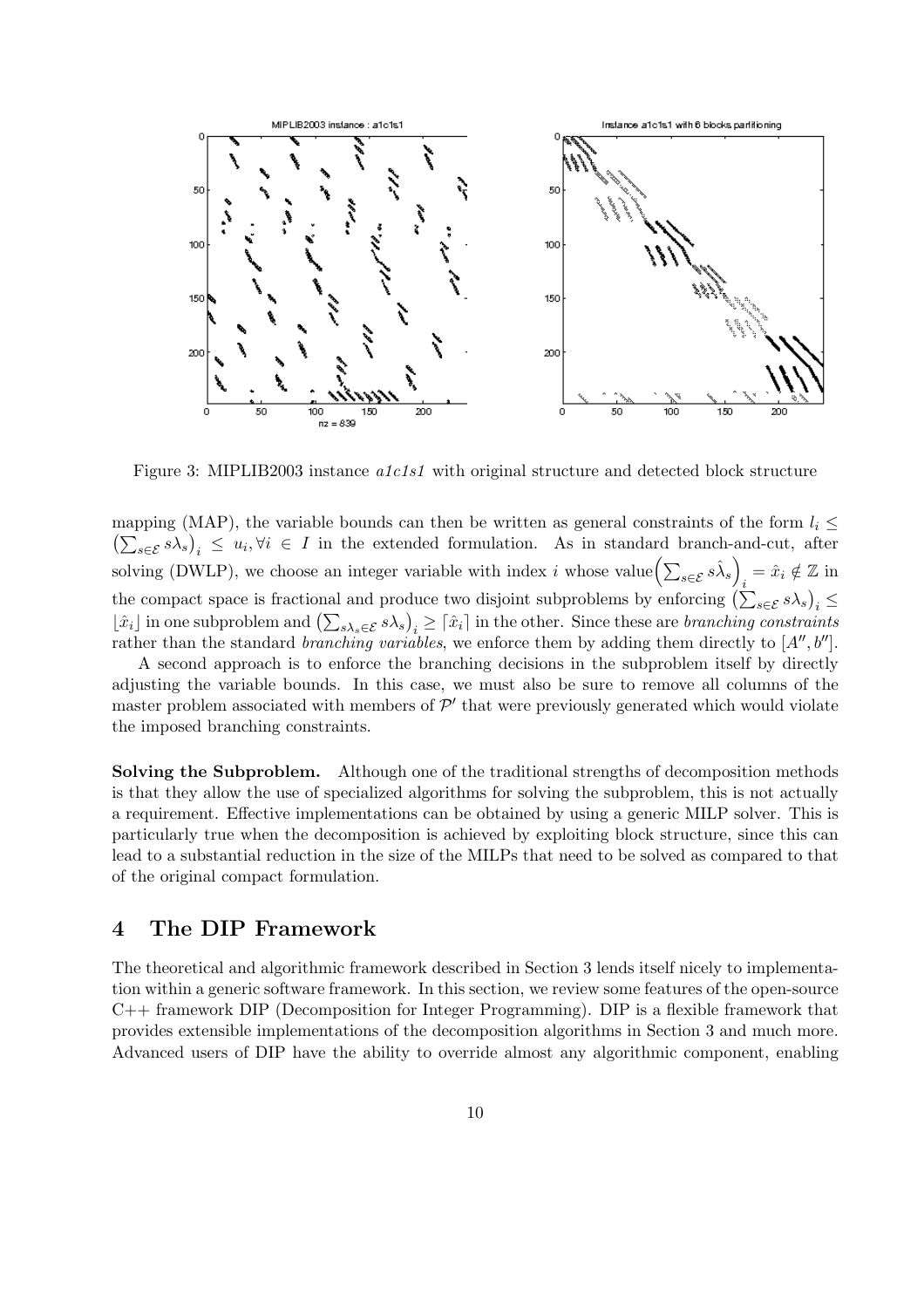| <b>Project Name</b> | Description                                                                 |
|---------------------|-----------------------------------------------------------------------------|
| <b>ALPS</b>         | The Abstract Library for Parallel Search, an abstract base layer for        |
|                     | implementations of various tree search algorithms                           |
| $_{\rm CBC}$        | COIN-OR branch-and-cut, an LP-based branch-and-cut solver for MILP          |
| CGL                 | Cut Generator Library, a library of cutting-plane generators                |
| CLP                 | COIN-OR LP, a linear programming solver that includes simplex and           |
|                     | interior point solvers                                                      |
| CoinUtils           | Utilities, data structures, and linear algebra methods for COIN-OR projects |
| <b>OSI</b>          | Open Solver Interface, a uniform API for calling embedded linear and        |
|                     | mixed integer programming solvers                                           |

Table 1: COIN-OR Projects used by DIP

the development of custom variants of the aforementioned methods.

DIP has been released as part of the COIN-OR repository [10]. It is built on top of several existing COIN-OR projects and relies on others for its default implementations. Table 1 contains a list of projects that are used by DIP. One of those projects, ALPS (the Abstract Library for Parallel Search), which provides overall management of the branch-and-bound tree, is the search-handling layer of the COIN-OR High-Performance Parallel Search (CHiPPS) framework [37].

DIP treats inner methods, such as Dantzig-Wolfe decomposition and Lagrangian relaxation, in the same framework as classical cutting-plane methods. This allows for seamless integration of these decomposition methods into a wide range of hybrid and advanced algorithms. The mapping (MAP) between the compact formulation and the extended formulation, which was discussed in Section 3, is key to this design. This allows the framework to simultaneously manage and integrate the dynamic generation of cuts and variables. In addition, this also greatly simplifies the branching operation, as discussed in Section 3.3. These two facts allow for a simplified user interface in which all user interaction with the framework is in terms of the compact formulation, including the specification of methods of generating valid inequalities in CPM, solving the subproblem in LM or DWM, branching, generating heuristic solutions, and other customizations.

#### 4.1 User Interface

To use DIP in its most basic mode as a generic solver, the main requirement is that the user provides an explicit description of the polyhedron  $\mathcal{Q}''$  and either an implicit description of  $\mathcal{P}'$  (through an optimization or separation oracle) or an explicit description of the polyhedron  $\mathcal{Q}'$ , as discussed in Section 3. This can be done either by

- building the models in memory using the  $C++$  interface;
- by reading the model from a file in one of several standard text-based formats and specifying the decomposition in a separate text file; or
- by building the model in the modeling language interface provided by DipPy.

We provide details of each of these modes below and illustrate with examples in Section 4.2.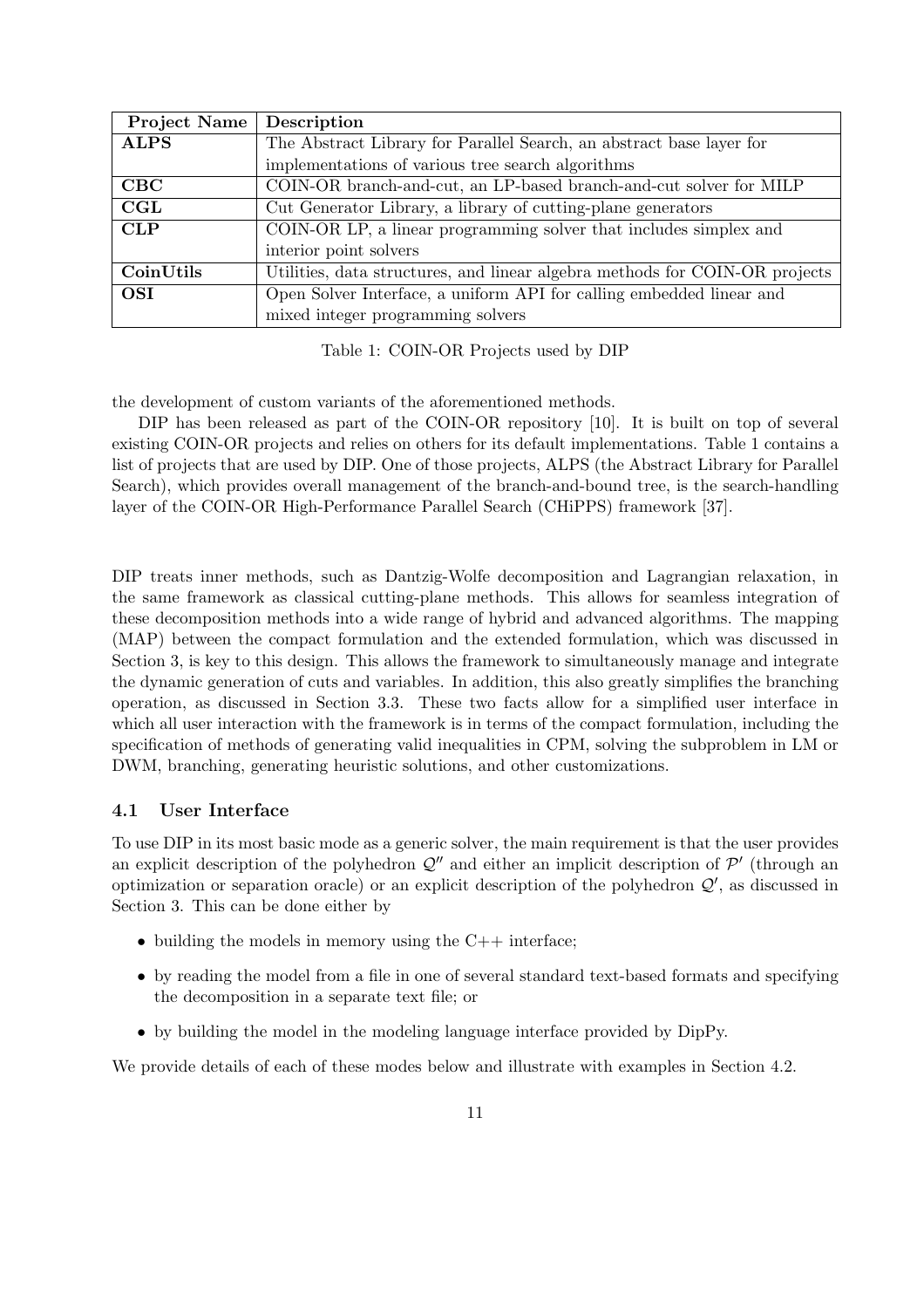$C++$  Interface. Fundamentally, DIP is a  $C++$  library that uses inheritance to enable the ability to perform customizations. The user interface is divided into two separate classes, an applications interface, encapsulated in the class DecompApp, in which the user may provide implementations of application-specific methods (e.g., solvers for the subproblems), and an algorithms interface, encapsulated in the class DecompAlgo, in which the user can modify DIP's internal algorithms, if desired. The DecompAlgo class and its derivatives provide implementations of all of the methods described in Section 3.

The base class DecompApp provides an interface for the user to define the model and the application-specific algorithmic components to define the model. Through methods in this class, the user may specify the model either by directly building parts of it in memory (using the DecompConstraintSet class) or by specifying oracles for optimization and/or separation over  $\mathcal{P}'.$ 

Once the model has been defined, the user has the choice of overriding a number of different methods that will affect the algorithmic processing. Here, we point out some of the most commonly used methods. For a full description, reference the doxygen API documentation provided at [10].

- DecompApp::solveRelaxed(): With this method, the user can provide an algorithm for solving the subproblem. In the case of an explicit definition of  $\mathcal{Q}'$  as an MILP, the user does not have to override this method—DIP simply uses the built-in MILP solver (CBC) or another OSI-supported MILP solver that has been linked in the setup process.
- DecompApp::generateCuts(): With this method, the user can provide an algorithm for solving the separation subproblem. DIP already has generators for most of the common classes of generic valid inequalities provided by the CGL built in. For many applications, the user will have specific knowledge of methods for generating valid inequalities that can greatly enhance performance.
- DecompApp::isUserFeasible(): This function is used to determine whether or not a given solution,  $\hat{x}$ , is feasible to the original model. In the cases in which the user gives an explicit definition of  $\mathcal{Q}''$ , this function is unnecessary, since all constraints are explicit and feasibility can be checked using an automated routine. However, when a full description of  $\mathcal{Q}''$  is not given a priori, a function for checking feasibility is necessary to determine whether a given solution is feasible.

The methods pertaining to the base algorithm are encapsulated in DecompAlgo. These methods would not typically be modified by the user, but can be if desired. The main loop is agnostic to the particular bounding method being employed and alternates between solving a master problem to obtain solution information and solving a subproblem to generate new polyhedral information, as described in Section 3.

Python Interface. The modeling language DipPy, developed at the University of Auckland and described in [25], is an algebraic modeling language built as an extension of the Python programming language. It provides a convenient and intuitive interface to DIP, allowing the user to easily specify the model and the decomposition in a natural way. Examples of the uses of DipPy are provided in Section 4.2.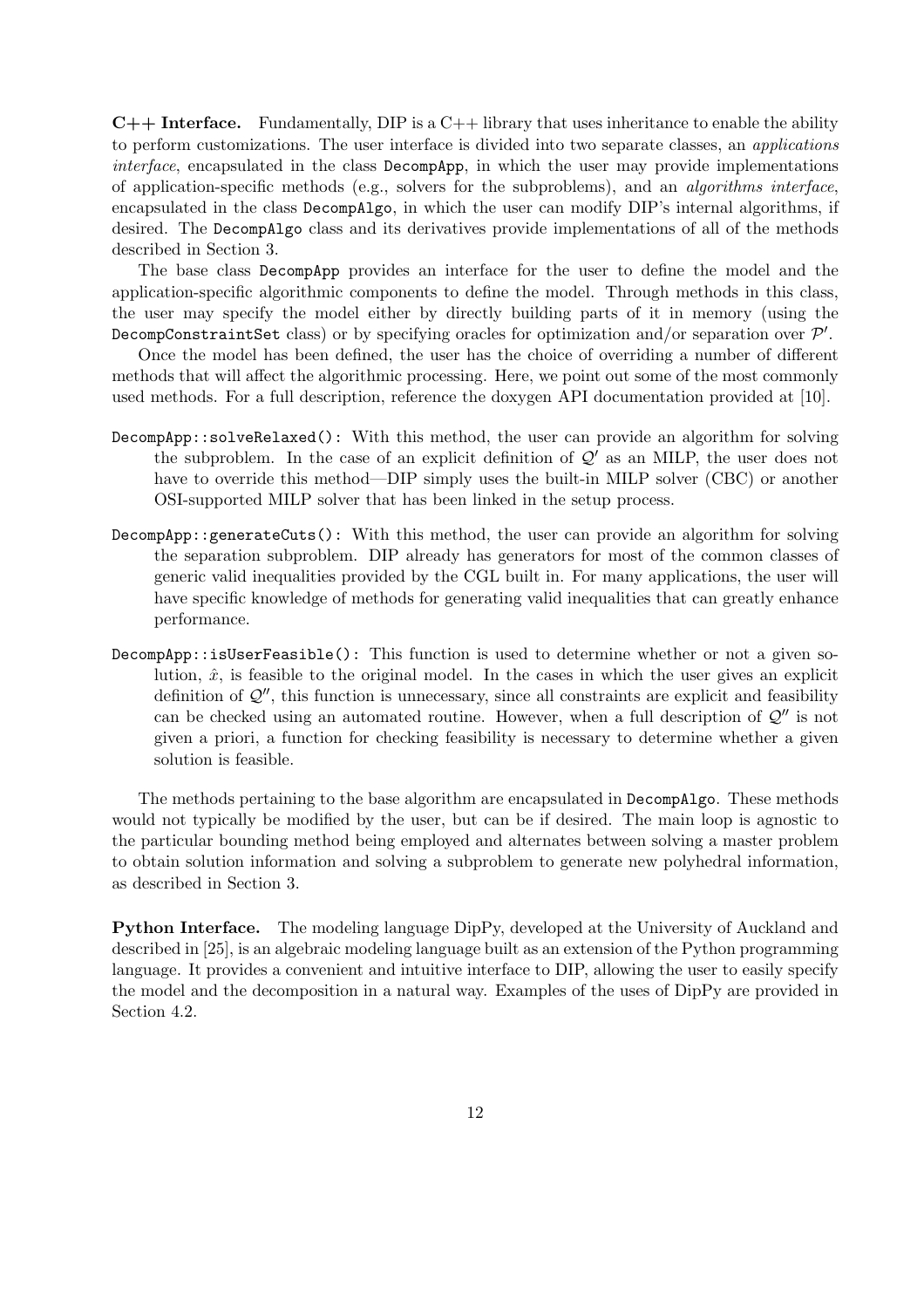```
1 void GAP_DecompApp :: createModels (){
2
3 // get information about this problem instance
4 int nTasks = m_instance.getNTasks (); //n5 int nMachines = m_instance . getNMachines (); // m
6 const int * profit = m_instance.getProfit();
7 int nCols = nTasks * nMachines;
8
9 // construct the objective function
10 m_objective = new double [nCols];
11 for (i = 0; i < nCols; i++) { m\_objective[i] = profit[i]; }
12 setModelObjective (m_objective);
13
14 DecompConstraintSet * modelCore = new DecompConstraintSet ();
15 createModelPartAP (modelCore);
16 setModelCore (modelCore);
17
18 for (i = 0; i < nMachines; i++){
19 DecompConstraintSet * modelRelax = new DecompConstraintSet ();
20 createModelPartKP (modelRelax, i);
21 setModelRelax (modelRelax, i);
22 }
23 }
```
Listing 1: DIP createModels for GAP example

Command Line Interface. Models may also be provided to DIP through a command line interface by reading an explicit description of the model in one of several common text-based formats. A separate block file may be used to specify the block structure of the matrix. If no such decomposition is provided, then an auxiliary subroutine for finding the block structure automatically is invoked.

#### 4.2 Examples

To better understand how a user might interact with the framework, this section provides code snippets that show how to solve the GAP using DIP and DipPy through  $C++$  and Python, respectively.

**GAP** in  $C++$ . Recall that when choosing to relax the capacity constraints (13), we are left with a set of independent knapsack problems, one for each machine in  $M$ . In Listing 1, we show how one defines these blocks when setting the model components<sup>2</sup>. At lines 14–16, we create and set the description of  $Q''$ , the assignment constraints, using the method setModelCore. Then, at lines 18–22, we create and set each block using the setModelRelax method. Notice that the third argument of this method allows the user to specify the block identifier. For each block defined, DIP knows how to handle the algorithmic accounting necessary for the associated reformulations.

Since each block defines an independent binary knapsack problem, we want to take advantage

 ${}^{2}$ For the sake of conserving space, in each of the listings in this chapter, we remove all of the standard error checking, exception handling, logging, and memory deallocation. Therefore, these listings should be considered code snippets. For a complete set of source code, please see [10].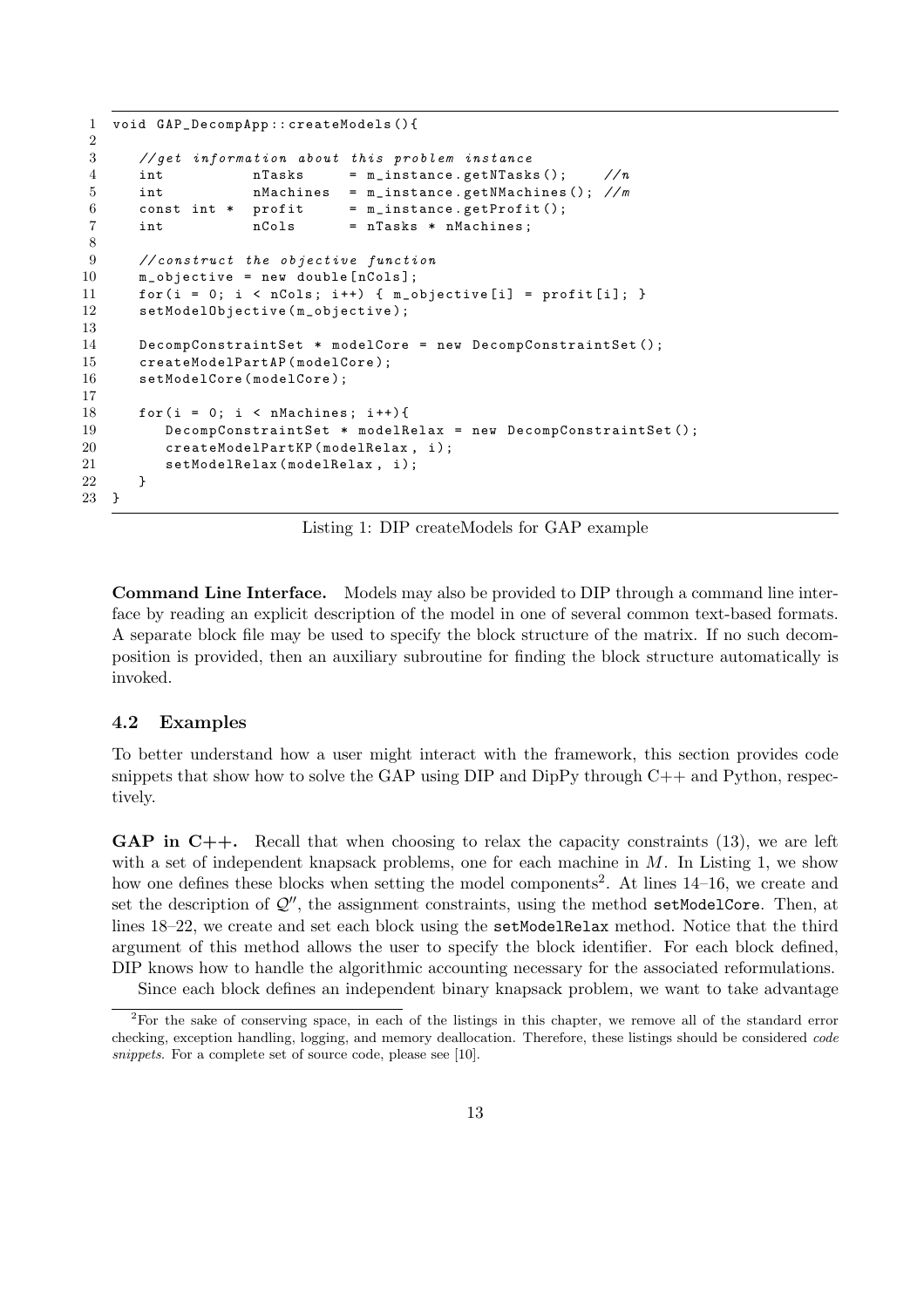```
1 DecompSolverStatus GAP_DecompApp :: solveRelaxed ( const int whichBlock ,
2 const double * costCoeff ,
3 DecompVarList & newVars ){
4
5 DecompSolverStatus status = DecompSolStatNoSolution ;
6 if (! m_appParam . UsePisinger ) { return status ; }
7
8 vector <int> solInd;
9 vector < double> solEls;
10 double varCost = 0.0;
11 const double * costCoeffB = costCoeff + getOffsetI(whichBlock);
12
13 status = m_knap [ whichBlock ] - > solve ( whichBlock , costCoeffB ,
14 sollar sollar sollar sollar sollar sollar sollar sollar sollar sollar sollar sollar sollar sollar sollar sollar sollar sollar sollar sollar sollar sollar sollar sollar sollar sollar sollar sollar sollar sollar sollar s
15 DecompVar * var = new DecompVar (solInd, solEls, varCost, whichBlock);
16 newVars.push_back(var);
17 return status ;
18 }
```
Listing 2: DIP solveRelaxed for GAP example

of this using one of the many well-known algorithms for solving this problem. We could explicitly define the knapsack problem as an MILP when defining the matrix  $Q'$ . In that case, DIP would just call the built-in MILP solver when asked to generate new extreme points of  $\mathcal{P}'$ . Instead, we employ a public-domain code for solving the binary knapsack problem distributed by Pisinger at [26] that uses the combo algorithm described in [21]. The algorithm is based on dynamic programming. In Listing 2, we show the main elements of declaring a user-specified solver for the subproblem by derivation of the base function solveRelaxed. The framework's recourse is determined by the DecompSolverStatus status code returned by this method. In the case of DecompSolStatNoSolution, the framework attempts to solve the subproblem as a generic MILP, assuming an explicit description of  $Q'$  was provided. The inputs to the method solveRelaxed() are as follows:

- whichBlock defines which block it is currently processing, and
- costCoeff defines the coefficients of the cost vector used in the subproblem.

In line 13, we are calling the specialized knapsack solver. This code solves the binary knapsack problem using the provided cost function. It returns a sparse vector that represents the solution to that knapsack problem. Then, in lines 15–17, that vector is used to create a DecompVar object that is then returned in a list of extreme points to be considered as candidates for adding to the master formulation. Listing 3 shows the main function that can be used to solve the GAP. The full source code for DIP and this example can be downloaded from [10].

GAP in DipPy. Another approach to using the DIP framework is through DipPy, an optimization modeling language that adds support for specifying decompositions to PuLP, a Python-based modeling language for linear optimization problems. The syntax of DipPy is straightforward, natural and will feel familiar to anyone who has used an algebraic modeling language. In Listing 4, we show how to construct a model for solving the GAP in DipPy. In lines 6–13, the capacity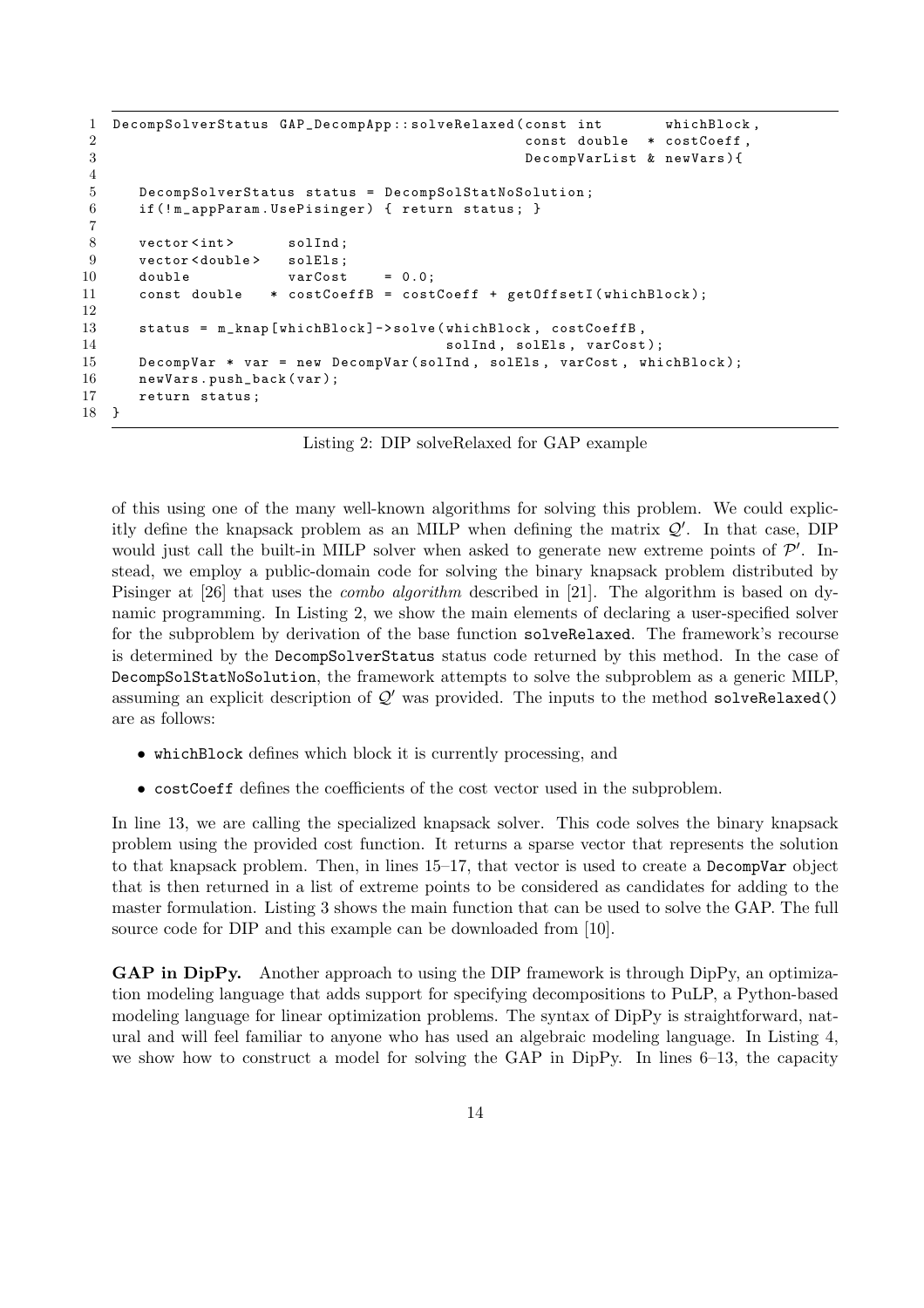```
1 int main (int argc, char ** argv) {
2 // create the utility class for parsing parameters
3 UtilParameters utilParam (argc, argv);
4 bool doCut = utilParam . GetSetting ("doCut", true);
5 bool doPriceCut = utilParam.GetSetting ("doPriceCut", false);
6 bool doRelaxCut = utilParam. GetSetting ("doRelaxCut", false);
7
8 // create the user application (a DecompApp)
9 GAP_DecompApp gapApp ( utilParam );
10
11
12 // create the CPM/PC/RC algorithm objects (a DecompAlgo)
13 DecompAlgo * algo = NULL ;
14 if (doCut) algo = new DecompAlgoC (& gapApp, & utilParam);
15 if ( doPriceCut ) algo = new DecompAlgoPC (& gapApp , & utilParam );
16 if ( doRelaxCut ) algo = new DecompAlgoRC (& gapApp , & utilParam );
17
18 // create the driver AlpsDecomp model
19 AlpsDecompModel gap ( utilParam , algo );
20
21 \frac{\sqrt{3}}{2}22 gap.solve();
23 }
```
Listing 3: DIP main for GAP

constraints and assignment constraints are constructed. Note how the blocks are defined in a very intuitive fashion by adding the subproblems one by one to a Python list. In line 15, the subproblem solution method relaxed solver is set. The definition of the relaxed solver is shown in Listing 5. Due to space constraints, we do not show the definition of the knapsack oracle knapsack01 itself, but note that it is also written in Python. In general, all customization can be done directly in Python—Python functions for solving the subproblem, generating valid inequalities, etc., will be called automatically from DIP when the problem is solved. The return value of relaxed solver is a list of DecompVar objects having negative reduced cost. The full source code for the GAP example can be obtained in the DIP repository [10].

# 5 Computational Results

This section details our recent computation experience using DIP as a generic, decompositionbased solver for mixed integer linear optimization problems. In the following two sections, we give computational results that illustrate our experience with two types of models. In Section 5.1, we discuss our experience solving instances for which there is known block structure provided by the user. In Section 5.2, on the other hand, we discuss our most recent experiments involving the automatic identification of block structure for generic MILP instances that do not appear at first to have any such structure. The latter is obviously the much more difficult case and this is evident in the results. For a more detailed description of the methodology for identifying the block structure, see [36].

The results reported here are of two types. First, we illustrate the usefulness of decompositionbased methodology for solving problems with block structure when compared with a state-of-the-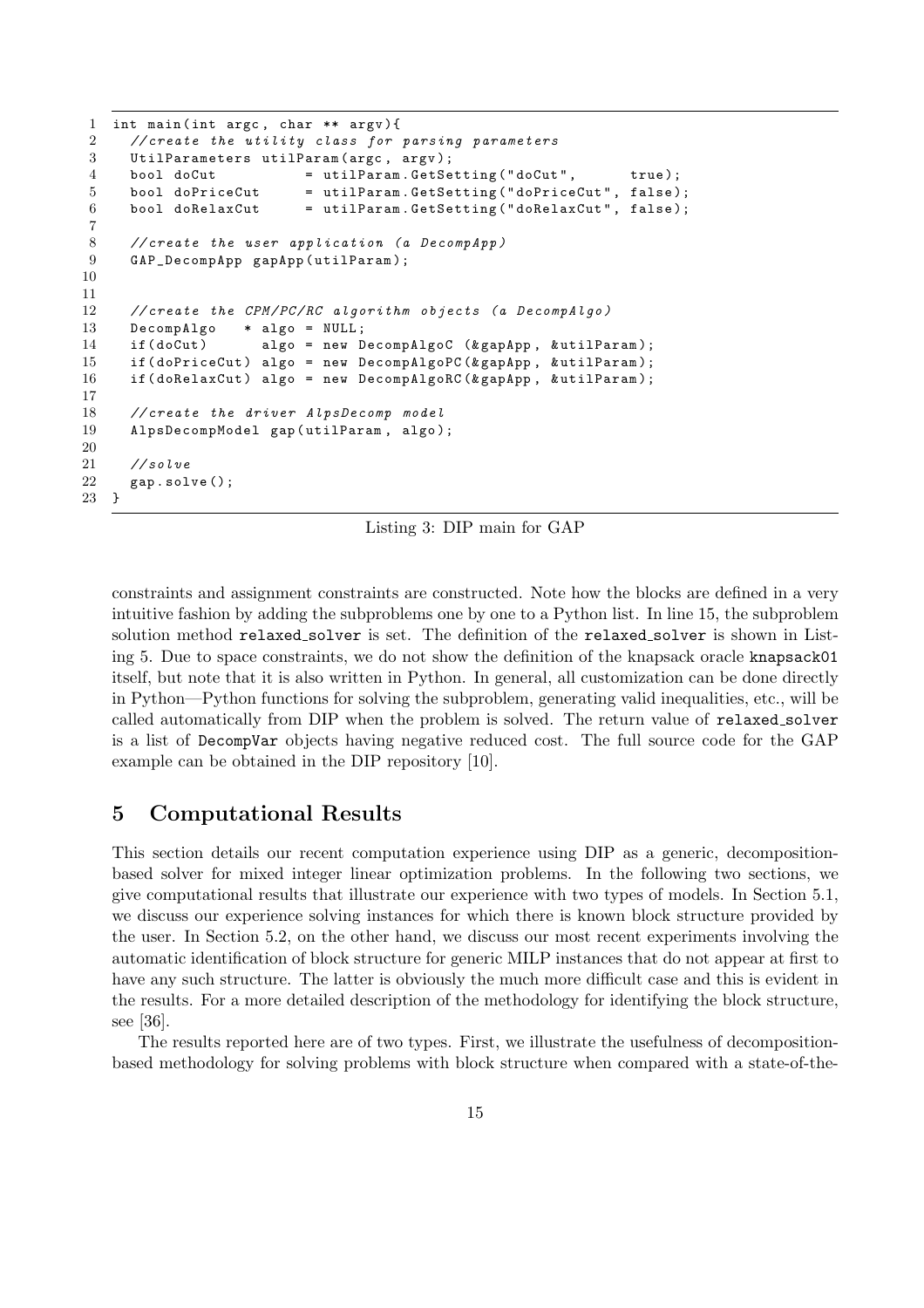```
1 prob = dippy . DipProblem ( " GAP " , LpMinimize )
\overline{2}3 # objective
4 prob += lpSum(assignVars[m][t] * COSTS[m][t] for m, t in MACHINES_TASKS), "min"
5
6 # machine capacity ( knapsacks , relaxation )
7 for m in MACHINES :
8 prob.relaxation [m] +=
9 lpSum (assignVars [m][t] * RESOURCE_USE [m][t] for t in TASKS) <= CAPACITIES [m]
10
11 # assignment
12 for t in TASKS :
13 prob += 1pSum(assignVars[m][t] for m in MACHINES) == 114
15 prob . relaxed_solver = relaxed_solver
16
17 dippy . Solve ( prob )
```
Listing 4: DipPy createModels for GAP example

```
1
2 def relaxed_solver (prob, machine, redCosts, convexDual):
3 # get tasks which have negative reduced
4 task_idx = [ t for t in TASKS if redCosts [ assignVars [ machine ][ t ]] < 0]
5 vars = [ assignVars [ machine ][ t] for t in task_idx ]
6 obj = [-redCosts [assignVars [machine] [t]] for t in task_idx]7 weights = [ RESOURCE_USE [ machine ][ t] for t in task_idx ]
8
9 z, solution = knapsack01(obj, weights, CAPACITIES [machine])
10 z = -z11
12 # get sum of original costs of variables in solution
13 orig_cost = sum ( prob . objective . get ( vars [ idx ]) for idx in solution )
14 var_values = [(vars[idx], 1) for idx in solution]
15
16 dv = dippy . DecompVar ( var_values , z - convexDual , orig_cost )
17
18 # return, list of DecompVar objects
19 return [dv]
```
Listing 5: DipPy solveRelaxed for GAP example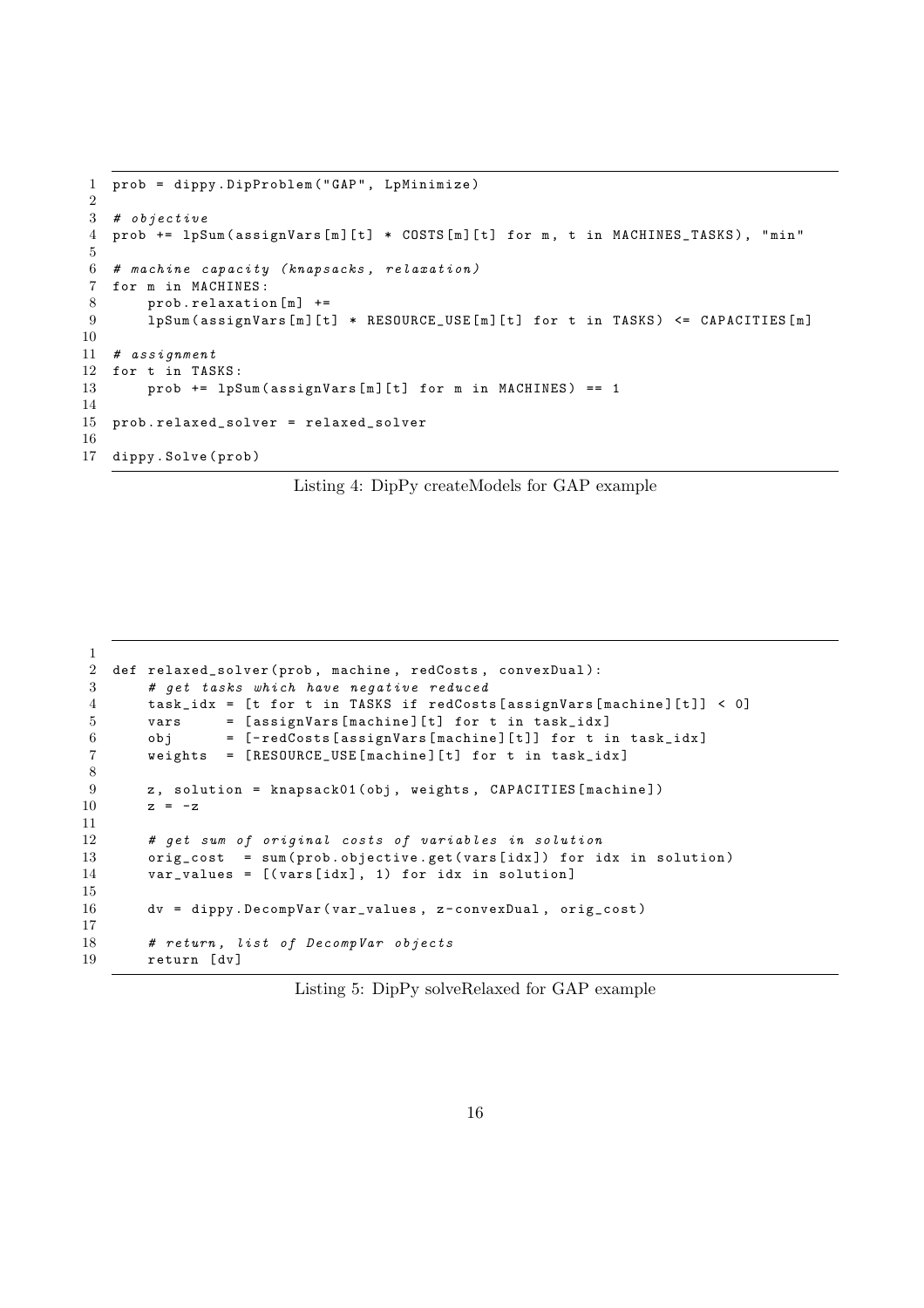art commercial MILP solver using a single thread. Second, we describe our experience executing DIP on multiple cores by solving the subproblems in parallel. The parallelization was done in a straightforward and naive fashion, with the problems associated with each block assigned to processors in a round-robin fashion. For these experiments, the assignment was done statically at the outset of each iteration. This works fine for the size problems discussed here, though a better approach would be to queue the subproblems and assign them to idle processors dynamically. Each individual block was solved using CPLEX 12.2.

These experiments were performed on single nodes of a cluster, each of which has two 8 core processors, each running at 2 GHz and with 512 KB cache. These nodes have 32 GB of shared memory, though memory did not pose a limitation in any of the experiments. To assess scalability, we use the well-known statistic known as *efficiency*, defined below,

$$
E = \frac{T_1}{T_p \times p},\tag{21}
$$

where  $T_p$  is defined as the wallclock time using p threads.

#### 5.1 Structured Instances

ATM cash management problem. The first problem class we report on is an ATM cash management problem, originally described in [11]. The objective of the mixed integer model is to determine a schedule for allocation of cash inventory at bank branches to service a preassigned subset of automated teller machines (ATM). It was originally a mixed integer nonlinear programming model and was approximated by a mixed integer linear programming model. These are instances for which we know the block structure and so should be close to ideal for demonstrating the scalability of our approach to multithreaded parallelism. In the experiments below, instances available in the DIP repository [10] were solved using the ATM application also distributed with DIP.

Table 2 shows the results. The number of ATM machines in the instance determines the number of blocks and is indicated by the first number in the name (first column). To avoid redundancy, we don't show the full name, leaving off the prefix " $atm\_rand$ ." We show results here for instances having 5, 10, and 20 blocks. Since having more threads than blocks is of no benefit, we only show results for each set of instances using a number of threads less than the number of blocks in the instance. The second column, labeled "ns", shows the normalized sample standard deviation for time required to solve each block with a single thread in the first iteration. The columns are labeled with a combination of either a "T" (time) or "E" (efficiency) and a number indicating the number of threads.

From Table 2, we can see that the efficiency decreases as the number of threads increases, as would be expected. For the largest instances, we see a drop in efficiency to approximately 0.3 for 16 threads. In general, there are two primary reasons for this drop in efficiency. One is that, since we are using the simplex algorithm to solve the master problem, this part is inherently sequential. Therefore, the time spent solving the master problem as a fraction of total running time will increase as the number of threads increases. In the case of ATM, this does not seem to be a major factor, as the fraction of time spent solving the subproblems versus the master is more than .95 for almost all instance. In cases where this is a problem, it may be possible to parallelize the LP solve using an interior point algorithm, but it is not clear this would pay dividends (see [18] for a discussion of the tradeoffs).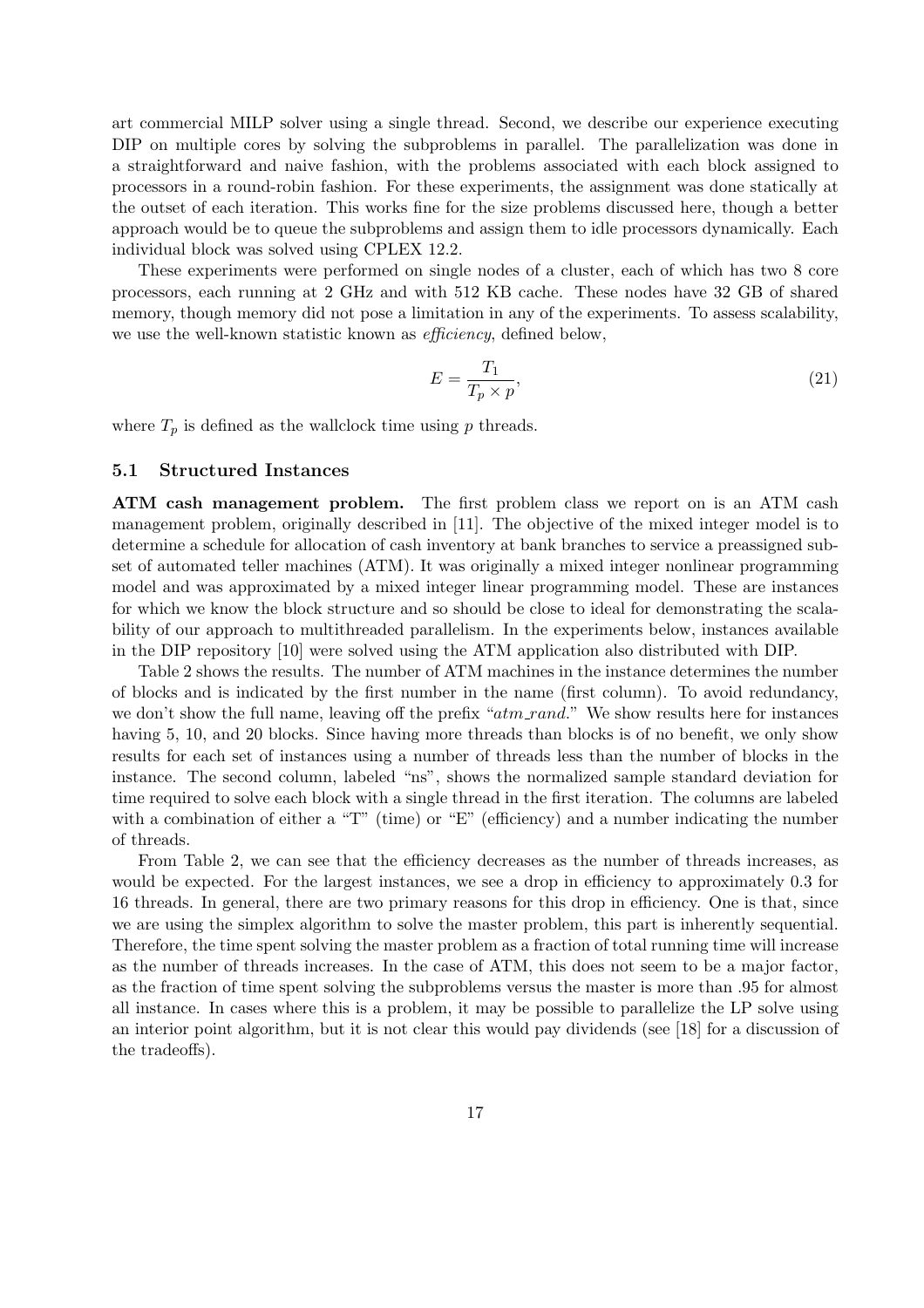|               | rabie z. |       | Слоск ише юг       | A I IVI |                    | піздансе пошл | - UO    | TO.   | ынеааs   |          |
|---------------|----------|-------|--------------------|---------|--------------------|---------------|---------|-------|----------|----------|
| Instance      | ns       | $T_1$ | $\scriptstyle T_2$ | $E_2$   | $\scriptstyle T_4$ | $E_4$         | $T_{8}$ | $E_8$ | $T_{16}$ | $E_{16}$ |
| 5.50.1        | 0.41     | 354   | 226                | 0.78    | 197                | .45           |         |       |          |          |
| 5.50.2        | 1.53     | 872   | 570                | 0.76    | 548                | .40           |         |       |          |          |
| 5.50.3        | 0.55     | 113   | 88.6               | 0.63    | 71                 | 0.39          |         |       |          |          |
| 5.50.4        | 0.86     | 8.5   | 6.5                | 0.65    | 4.9                | 0.43          |         |       |          |          |
| 5.50.5        | 0.88     | 218   | 157                | 0.69    | 113                | 0.48          |         |       |          |          |
| $10-50-1$     | 0.60     | 625   | 375                | 0.83    | 305                | 0.51          | 208     | 0.37  |          |          |
| $10-50-2$     | 1.00     | 65.4  | 38.8               | 0.84    | 26.5               | 0.61          | 23.8    | 0.34  |          |          |
| $10 - 50 - 3$ | 0.68     | 1777  | 1007               | 0.88    | 771                | 0.57          | 665     | 0.33  |          |          |
| $10-50-4$     | 0.96     | 8.3   | 5.9                | 0.70    | 3.7                | 0.56          | 2.7     | 0.38  |          |          |
| $10 - 50 - 5$ | 1.02     | 8.7   | 5.0                | 0.87    | 4.3                | 0.5           | 2.9     | 0.38  |          |          |
| 20.100.1      | 1.35     | 332   | 221                | 0.75    | 107                | 0.77          | 79      | 0.52  | 69       | 0.3      |
| 20.100.4      | 0.96     | 28237 | 18627              | 0.75    | 9295               | 0.76          | 6055    | 0.58  | 4818     | 0.37     |
| 20.100.5      | 0.76     | 728   | 387                | 0.94    | 221                | 0.82          | 141     | 0.64  | 94       | 0.48     |

Table 2: Clock time for  $ATM$  instances from 1 to 16 thr

The second major reason is the high variability in the time required to solve the MILP arising from each of the blocks. When the times to solve these subproblems vary, some threads will be idle while waiting for the other threads to finish. The normalized standard deviation shown in Table 2 indicates the severity of the problem, though we emphasize that these statistics are not fully representative of the behavior across all iterations. Nonetheless, it is clear that these differences can be substantial, even in this fairly well-behaved case. This variability is the biggest contributor to losses in efficiency for the ATM case. This loss in efficiency can be reduced by parallelizing the solution of *individual blocks* using the internal parallelism of the subproblem solver (CPLEX in this case).

Wedding planner problem. The second problem we use for illustration is the *wedding planner* problem (WPP), which is described in detail in [25]. The problem is to propose a seating plan for a wedding by minimizing the sum of the maximum unhappiness of each table. The constraints include set partitioning constraints (each guest must be seated at exactly one table); table constraints (each table can only seat a limited number of attendees); and the unhappiness constraint, which linearizes the objective function, which treats the unhappiness of each table as the maximum unhappiness of all the guests at the table. The WPP is a difficult combinatorial optimization problem with a high degree of symmetry arising from the fact that the tables are indistinguishable. This symmetry contributes to large search trees when using traditional branch and cut.

We first show the competitiveness of using DIP in solving this class of problem by comparing the computation time using one thread with that of a leading commercial MILP solver, CPLEX 12.2. The results are shown in Table 3. The column labeled "CPLEX" is the running time with CPLEX on one core, while the column labeled " $T_1$ " is the running time of DIP on one core. The column labeled " $N_{DW}$ " is the number of nodes in the search tree for DIP and " $N_{BC}$ " is for CPLEX. We observe that as the problem gets larger, the time consumed using CPLEX grows much faster than that by DWD in DIP. This indicates that there are important cuts that are valid for the subproblem (relaxation) that are not being generated by CPLEX. Also in terms of number of nodes explored in the search tree, is is much larger for CPLEX while quite a few instances can be solved at the root node with DIP. The WPP is a good example of a class of problems for which a straightforward generic version of DWD already shows a big improvement over a state-of-the-art branch-and-cut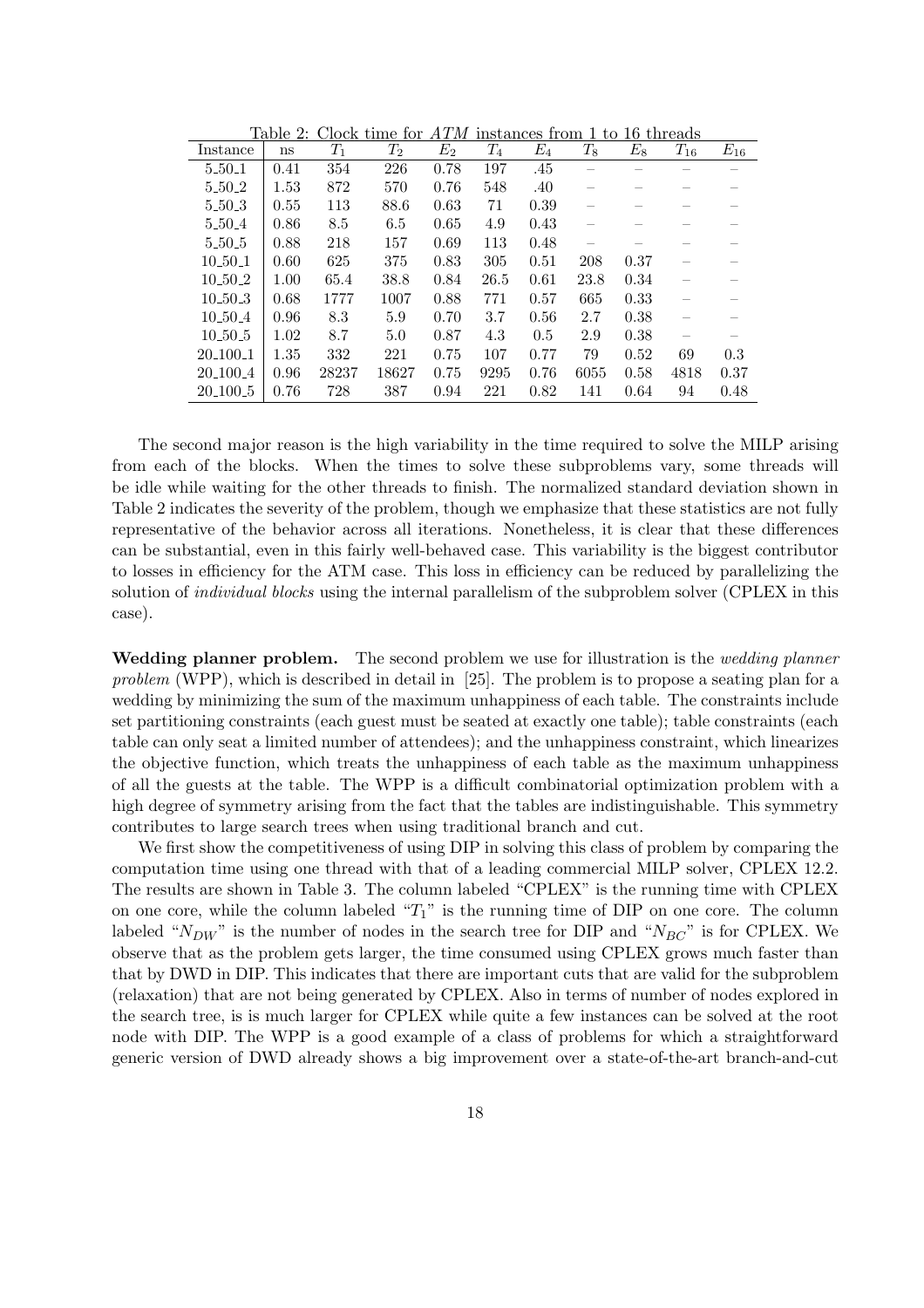| rapic of Clock throw for <i>H</i> cauguy pragued provisite instances |              |       |          |          |      |       |       |                    |       |       |       |
|----------------------------------------------------------------------|--------------|-------|----------|----------|------|-------|-------|--------------------|-------|-------|-------|
| Guests                                                               | <b>CPLEX</b> | $T_1$ | $N_{BC}$ | $N_{DW}$ | ns   | $T_2$ | $E_2$ | $\scriptstyle T_4$ | $E_4$ | $T_8$ | $E_8$ |
| 16                                                                   | 0.73         | 2.70  | 1050     | 4        | 0.29 | 0.05  | 0.80  | 1.19               | 0.56  |       |       |
| 18                                                                   | 3.44         | 3.79  | 3448     |          | 0.26 | 0.09  | 0.80  | 1.67               | 0.56  |       |       |
| 19                                                                   | 1.32         | 3.12  | 1327     |          | 0.10 | 0.13  | 0.79  | 1.32               | 0.59  | 0.98  | 0.53  |
| 20                                                                   | 76.81        | 6.27  | 85929    |          | 0.24 | 0.23  | 0.86  | 2.75               | 0.57  | 1.93  | 0.54  |
| 21                                                                   | 59.43        | 5.41  | 57880    |          | 0.22 | 0.31  | 0.91  | 2.17               | 0.62  | 1.42  | 0.63  |
| 22                                                                   | 16.60        | 6.51  | 13376    |          | 0.20 | 0.21  | 0.91  | 2.64               | 0.61  | 1.80  | 0.60  |
| 23                                                                   | 28.01        | 9.78  | 20005    |          | 0.21 | 0.17  | 0.97  | 3.44               | 0.59  | 2.38  | 0.57  |
| 24                                                                   | 305.26       | 11.35 | 247074   |          | 0.2  | 0.11  | 0.87  | 3.60               | 0.78  | 3.58  | 0.52  |
| 25                                                                   | 112.28       | 9.83  | 82100    |          | 0.19 | 0.16  | 0.81  | 3.32               | 0.74  | 3.21  | 0.51  |
| 26                                                                   | 553.96       | 14.51 | 365498   |          | 0.19 | 0.4   | 0.77  | 5.54               | 0.65  | 4.69  | 0.51  |

Table 3: Clock time for Wedding planner problem instances

code.

We also investigated DIP's parallel scalability when solving the subproblems in parallel, as we did with the ATM problems. The results are also shown in Table 3. As before, the columns are labeled with a combination of either a "T" (time) or "E" (efficiency) and a number indicating the number of threads/cores. As in the ATM problem, for a given instance, as the number of threads increases, the efficiency decreases. However, the efficiency for the WPP is higher in general than that for ATM problem. Since the time to solve the master problem is not a significant fraction of sequential running time, the improved efficiency is most likely a result of the fact that this is a problem for which the subproblems are identical. Note, however, that DIP does not yet have the ability to (directly) take advantage of the fact that the blocks (tables) are identical by collapsing the individual subproblems into a single subproblem, as is typically done. Thus, the individual blocks, while identical in structure have different objective functions rising from the different dual values on the capacity constraints for the individual tables. This is what leads to a loss in efficiency and the variability reported in Table 3. Collapsing the subproblems would in this case eliminate the opportunity for parallelization, but would allow the single collapsed subproblem to be solved in approximately the same time as solving the multiple blocks in parallel.

#### 5.2 Automatically detected block structure

In the previous section, we provided examples to show how DIP can be used to solve instances with known structures, but we have recently begun performing experiments aimed at determining how well such structure can be identified automatically in instances that are initially unstructured. The approach used to do this in DIP is based on hypergraph partitioning and is described in [36].

The experiments discussed here illustrate the scalability that can be achieved in processing the root node in parallel. We chose to process only the root node for these experiments because solution times make it impractical to solve all problems to optimality with various numbers of threads. Furthermore, the scalability we can achieve in processing the root node is highly indicative of what we can expect to see when using the same technique to solve problems to optimality. For these experiments, we partitioned each matrix into 16 blocks and used the same decomposition for each instance across all experiments, though in practice, we could most likely adjust the number of blocks based on the available number of threads and other relevant factors.

The results are shown in Table 4. Here, we have added two additional columns. The columns labeled "LP%" and "DW%" are the gaps in the root node for the LP relaxation and DWLP,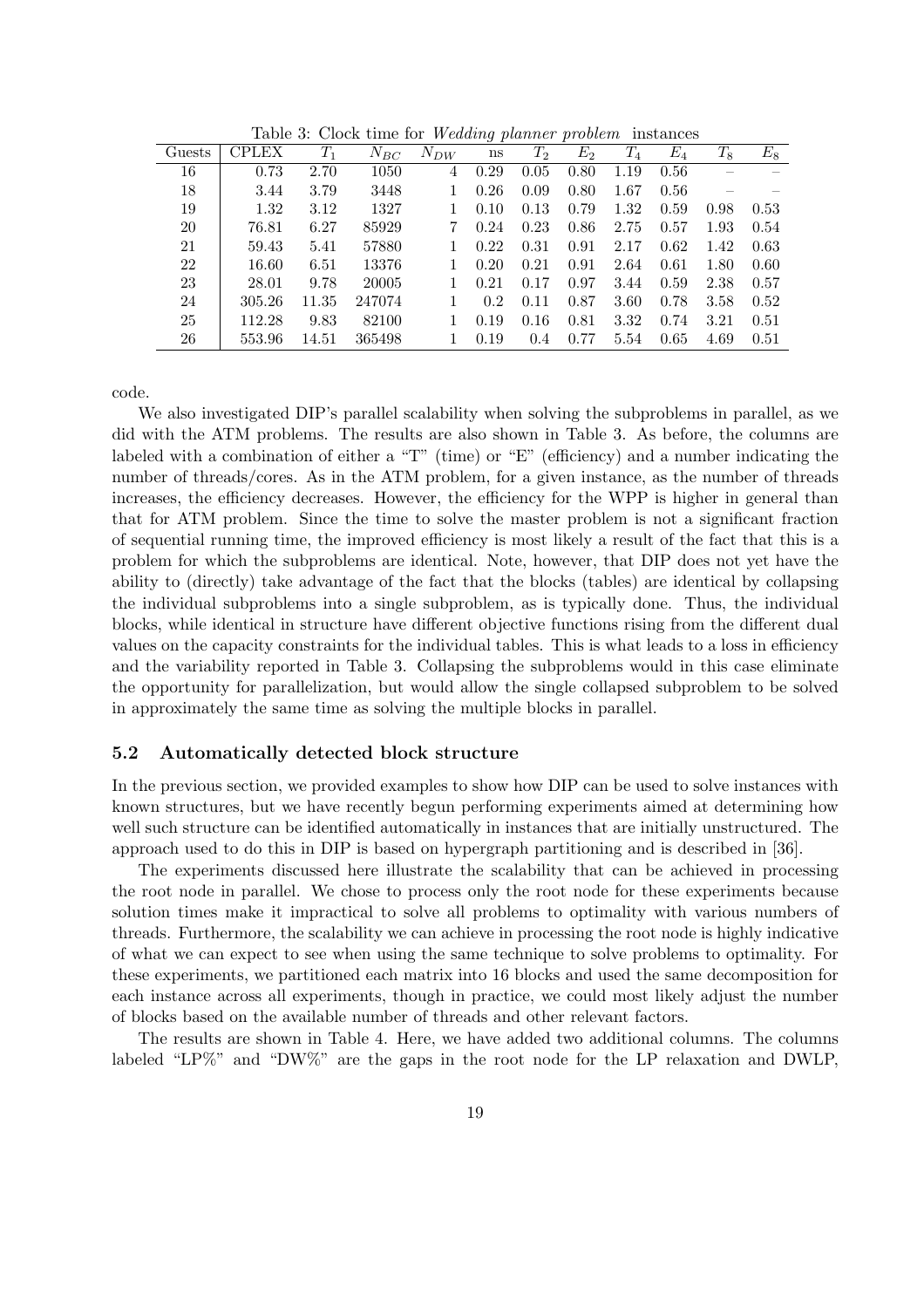| instance           | $LP\%$   | $DW\%$           | ns   | $T_1$ | $P_1$ | $E_4$ | $P_4$ | $E_8$ | $P_8$ | $E_{16}$ | $P_{16}$ |
|--------------------|----------|------------------|------|-------|-------|-------|-------|-------|-------|----------|----------|
| protfold           | 35       | 16               | 6.6  | 133   | 0.28  | 0.36  | 0.12  | 0.23  | 0.42  | 0.1      | 0.74     |
| pp08aCUTS          | 25       | 7                | 0.59 | 1.28  | 0.91  | 0.52  | 0.84  | 0.28  | 0.79  | 0.07     | 0.77     |
| pp08a              | 62       | 9                | 0.28 | 0.65  | 0.93  | 0.4   | 0.87  | 0.28  | 0.83  | 0.14     | 0.87     |
| $pg5_{-}34$        | 16       | $\theta$         | 0.63 | 79    | 0.92  | 0.58  | 0.79  | 0.33  | 0.77  | 0.21     | 0.79     |
| machrophage        | 100      | $\overline{2}$   | 4.0  | 488   | 0.99  | 0.62  | 0.99  | 0.38  | 0.98  | 0.24     | 0.98     |
| manna81            |          | $\boldsymbol{0}$ | 0.37 | 38    | 0.79  | 0.4   | 0.67  | 0.17  | 0.49  | 0.15     | 0.49     |
| mkc                | 9        | $\overline{4}$   | 1.3  | 62    | 0.9   | 0.52  | 0.84  | 0.19  | 0.84  | 0.16     | 0.8      |
| modglob            |          | 1                | 0.49 | 4.96  | 0.94  | 0.59  | 0.78  | 0.74  | 0.72  | 0.17     | 0.73     |
| $10$ teams         |          | 1                | 3.36 | 103   | 0.6   | 0.15  | 0.45  | 0.1   | 0.54  | 0.03     | 0.31     |
| cap6000            | $\Omega$ | $\theta$         | 0.68 | 1.43  | 0.67  | 0.52  | 0.44  | 0.29  | 0.36  | 0.19     | 0.28     |
| <i>disctom</i>     | $\Omega$ | $\theta$         | 3.3  | 173   | 0.23  | 0.27  | 0.14  | 0.12  | 0.16  | 0.08     | 0.13     |
| $\mathit{fixnet6}$ | 70       | 20               | 1.31 | 0.73  | 0.88  | 0.35  | 0.78  | 0.26  | 0.72  | 0.15     | 0.68     |

Table 4: Multi-threaded automatic Dantzig-Wolfe Decomposition at the root node

respectively. We note that there is substantial improvement in some cases, though this result must, of course, be taken with a grain of salt, since computing times for solving these two relaxations are different. We have also added columns labeled with a "P" to indicate the fraction of time spent solving the subproblems, as it becomes more significant here.

Overall, we see the same rough trend as with the ATM and WPP instances. Computation time decreases as the number of threads increases, but we observe here that it is not always monotonic due both to much higher variability in the difficulty of solving the subproblems and a higher fraction of the time spent solving the master problem. Relative to the structured problems, the efficiency is low. Another reason for loss of efficiency is that the decomposition into 16 blocks might not actually be the most efficient decomposition for these unstructured instances. Larger numbers of blocks for problems with small and medium sizes can potentially increase the disparity of the subproblem difficulty, which eventually contributes to idle time.

### 6 Conclusions

We have presented here an overview of the use of the DIP framework as a generic, decompositionbased MILP solver. We also described some early computational experiments on both structured and unstructured instances. These experiments were aimed at demonstrating DIP's competitiveness with state-of-the-art solvers for certain classes of structured problems and scalability when used with multiple cores by solving the subproblems in parallel. Overall, we see promise in the approach described but it is clear that there is more work to be done before these methods become truly practical on a large scale.

#### References

- [1] Agarwal, Y., Mathur, K., and Salkin, H. M. A set-partitioning-based exact algorithm for the vehicle routing problem. Networks 19 (1989), 731–749.
- [2] Balas, E., and Saltzman, M. Facets of the three-index assignment polytope. Discrete Applied Mathematics 23 (1989), 201–229.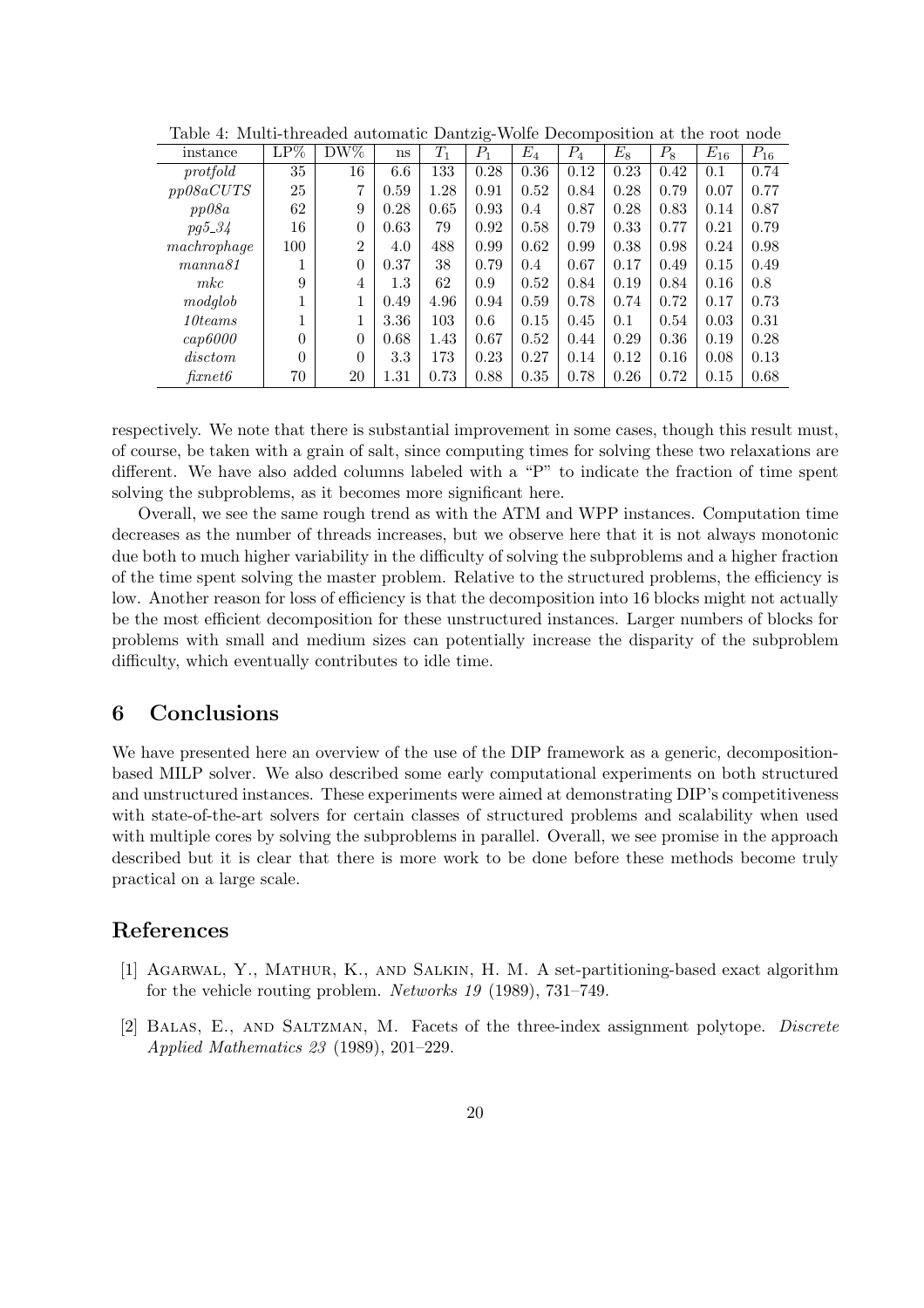- [3] Beasley, J. Lagrangean relaxation. In Modern Heuristic Techniques for Combinatorial Optimization, C. Reeves, Ed. John Wiley & Sons, New York, 1993.
- [4] BERGNER, M., CAPRARA, A., FURINI, E., LÜBBECKE, M., MALAGUTI, E., AND EMILIANO, T. Partial convexification of general MIPs by Dantzig-Wolfe reformulation. In Proceedings of the 15<sup>th</sup> Conference on Integer Programming and Combinatorial (2011), pp. 39–51.
- [5] Dantzig, G. B., and Wolfe, P. Decomposition principle for linear programs. Operations Research 8, 1 (1960), 101–111.
- [6] Fisher, M. The Lagrangian relaxation method for solving integer programming problems. Management Science 27 (1981), 1–18.
- [7] Fisher, M. Optimal solution of vehicle routing problems using minimum k-trees. Operations Research 42, 4 (1994), 626–642.
- [8] Ford, L. R., and Fulkerson, D. R. A suggested computation for maximal multicommodity network flows. Management Science 5 (1958), 97–101.
- [9] FUKASAWA, R., LONGO, H., LYSGAARD, J., DE ARAGÃO, M. P., REIS, M., UCHOA, E., and Werneck, R. Robust branch-and-cut-and-price for the capacitated vehicle routing problem. Mathematical Programming 106 (2006), 491–511.
- [10] Galati, M., and Ralphs, T. DIP. Available from http://www.coin-or.org/projects/ Dip.xml.
- [11] GALATI, M. V. Decomposition in Integer Programming. PhD thesis, Lehigh University, 2009.
- [12] GAMRATH, G. Generic branch-cut-and-price. Master's thesis, Technische Universität Berlin, 2010.
- [13] GEOFFRION, A. Lagrangian relaxation for integer programming. *Mathematical Programming* Study 2 (1974), 82–114.
- [14] GILMORE, P. C., AND GOMORY, R. E. A linear programming approach to the cutting stock problem. Operations Research 9 (1961), 849–859.
- [15] Guignard, M., and Rosenwein, M. An improved dual-based algorithm for the generalized assignment problem. Operations Research 37 (1989), 658–663.
- [16] HELD, M., AND KARP, R. M. The traveling salesman problem and minimum spanning trees. Operations Research 18 (1970), 1138–1162.
- [17] JÜNGER, M., AND THIENEL, S. Introduction to ABACUS—a branch-and-cut system. Operations Research Letters 22 (1998), 83–95.
- [18] Koch, T., Ralphs, T., and Shinano, Y. Could we use a million cores to solve an integer program? Mathematical Methods of Operations Research 76 (2012), 67–93.
- [19] LEMARÉCHAL, C. Lagrangean relaxation. In *Computational Combinatorial Optimization*, M. Jünger and D. Naddef, Eds. Springer, New York, 2001, pp. 112–156.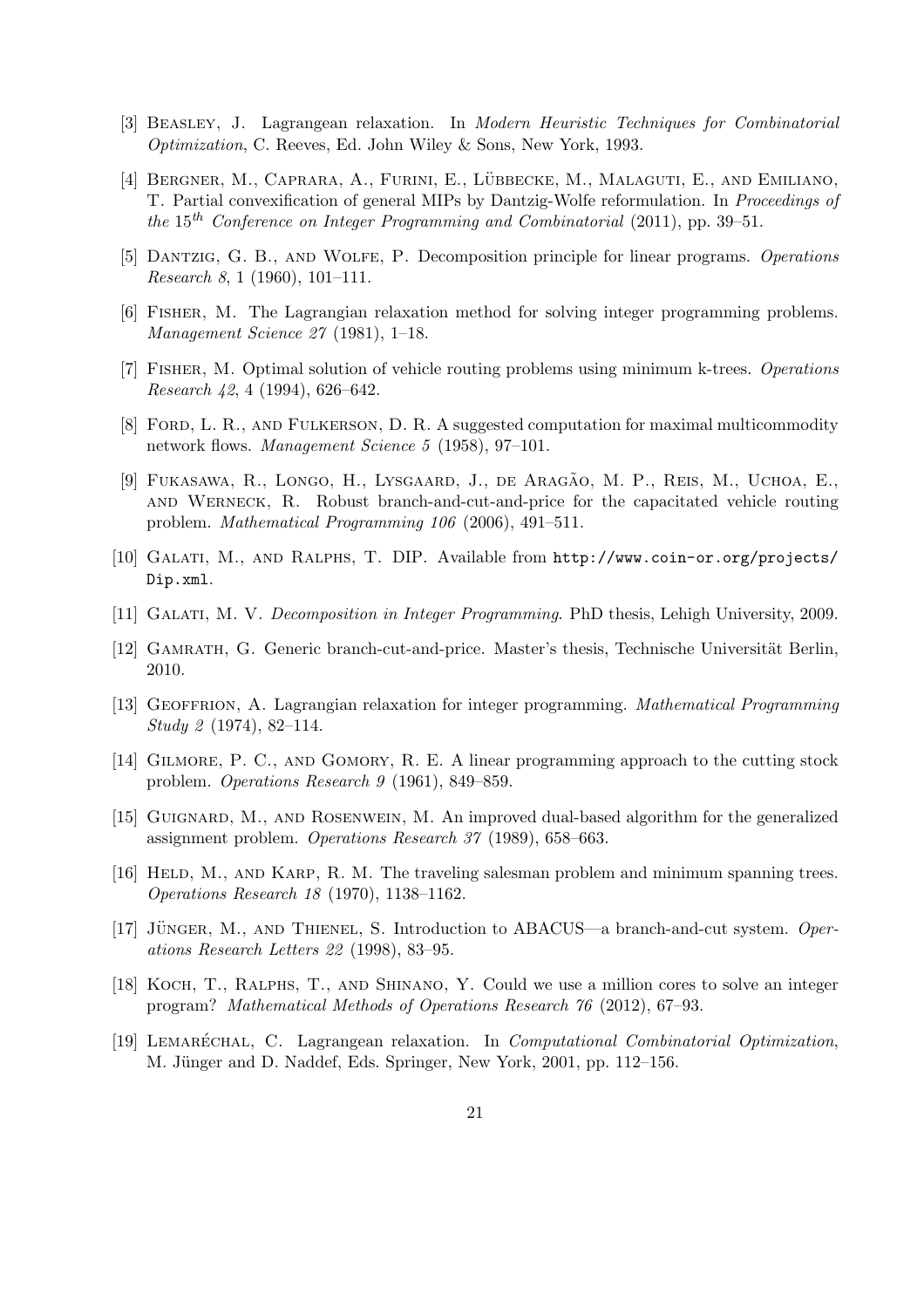- [20] Lucena, A. Steiner problem in graphs: Lagrangean relaxation and cutting planes. COAL Bulletin 28 (1992), 2–8.
- [21] Martello, S., Pisinger, D., and Toth, P. Dynamic programming and strong bounds for the 0-1 knapsack problem. Manage. Sci. 45, 3 (1999), 414–424.
- [22] Mehrotra, A., and Trick, M. A column generation approach to graph coloring. INFORMS Journal on Computing 8, 4 (1996), 344–354.
- [23] Neame, P. J. Nonsmooth Dual Methods in Integer Programming. PhD thesis, University of Melbourne, 1999.
- [24] Nemhauser, G. L., Savelsbergh, M. W. P., and Sigismondi, G. C. MINTO, a Mixed INTeger Optimizer. Operations Research Letters 15 (1994), 47–58.
- [25] O'Sullivan, M., Lim, Q., Walker, C., Dunning, I., and Mitchell, S. Dippy: A simplified interface for advanced mixed integer programming. Report 685, University of Auckland Faculty of Engineering, 2011.
- [26] Pisinger, D. David Pisinger's optimization codes. Available from http://www.diku.dk/ hjemmesider/ansatte/pisinger/codes.html.
- [27] RALPHS, T., KOPMAN, L., PULLEYBLANK, W., AND TROTTER JR., L. On the capacitated vehicle routing problem. Mathematical Programming 94 (2003), 343–359.
- [28] RALPHS, T., AND LADÁNYI, L.  $CON/BCP$  User's Manual, 2001. Available from http: //www.coin-or.org.
- [29] Ralphs, T. K., and Galati, M. V. Decomposition in integer programming. In Integer Programming: Theory and Practice, J. Karlof, Ed. CRC Press, 2005, pp. 57–110.
- [30] Ralphs, T. K., and Galati, M. V. Decomposition and dynamic cut generation in integer programming. Mathematical Programming 106 (2006), 261–285.
- [31] Savelsbergh, M. A branch-and-price algorithm for the generalized assignment problem. Operations Research 45, 6 (1997), 831–841.
- [32] van den Akker, J., Hurkens, C., and Savelsbergh, M. Time-indexed formulations for machine scheduling problems: Column generation. INFORMS Journal on Computing 12 (2000), 111–124.
- [33] Vance, P. H., Barnhart, C., Johnson, E. L., and Nemhauser, G. L. Solving binary cutting stock problems by column generation and branch and bound. Computational Optimization and Applications 3 (1994), 111–130.
- [34] VANDERBECK, F. Computational study of a column generation algorithm for bin packing and cutting stock problems. Mathematical Programming 86, 3 (1999), 565–594.
- [35] VANDERBECK, F. BapCod: A generic branch-and-price code, 2012. Available from http: //ralyx.inria.fr/2007/Raweb/realopt/uid31.html.